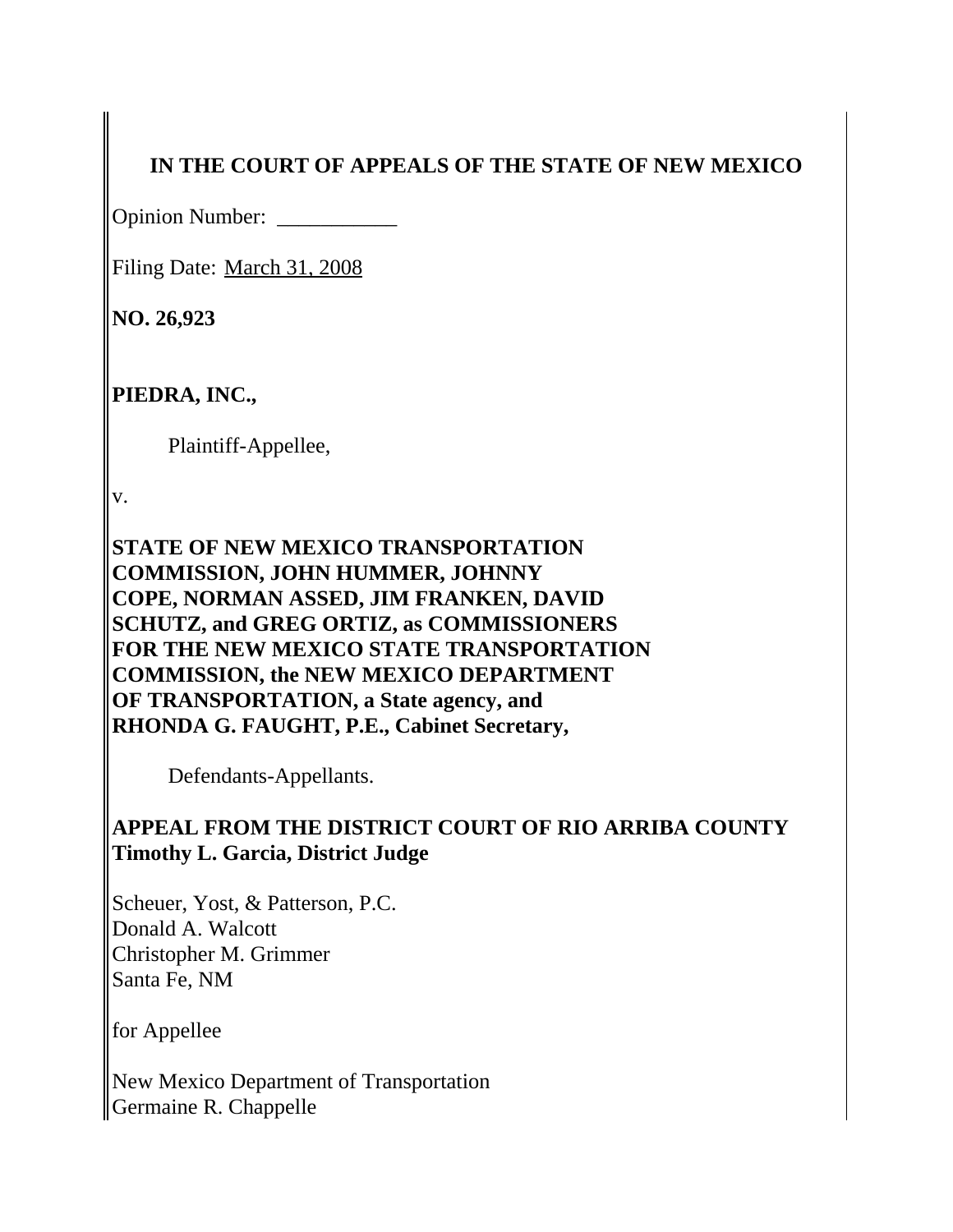William T. Moyers Dan Gershon Santa Fe, NM

for Appellants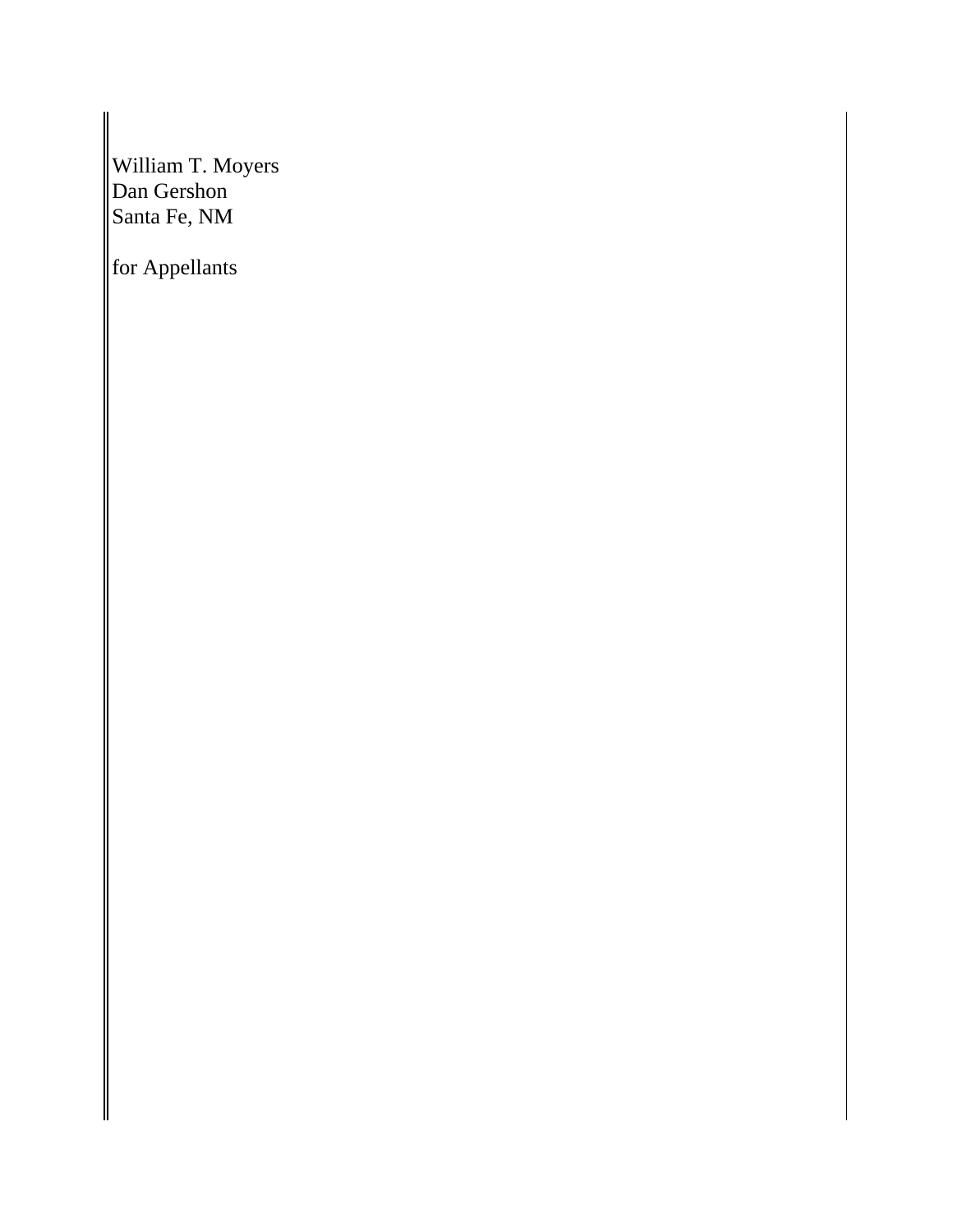## **OPINION**

# **SUTIN, Chief Judge.**

**{1}** The New Mexico Department of Transportation (the Department) and the New Mexico State Transportation Commission (the Commission), together with other defendants<sup>1</sup>, appeal and assert that the district court erred in holding that they acted in excess of delegated authority in conveying parts of a road in the state highway system to the Pueblo of San Juan (the Pueblo) and to the County of Rio Arriba (the County). They also assert that the district court lacked jurisdiction to review the action of the Commission in declaring part of the road vacated and abandoned. We hold that, under the particular facts in this case, Defendants did not act in excess of their delegated authority. We further hold that the district court did not lack subject matter jurisdiction.

# **BACKGROUND**

**{2}** This case involves a road in the State of New Mexico highway system, State Road 582 (SR 582). A little over a mile and a half of SR 582 ran through and therefore

<sup>&</sup>lt;sup>1</sup> Defendants in addition to the Department and the Commission are individual commissioners and the Department's Cabinet Secretary. No issue has been raised that requires us to distinguish among Defendants as to whether any one of them, that is, the Department, the Commission, the Cabinet Secretary, or the commissioners had a particular authority or acted in excess of that authority. We therefore take the liberty in various places in this opinion to use "Defendants" in places where, for example, a statute refers only to the Department or the Commission.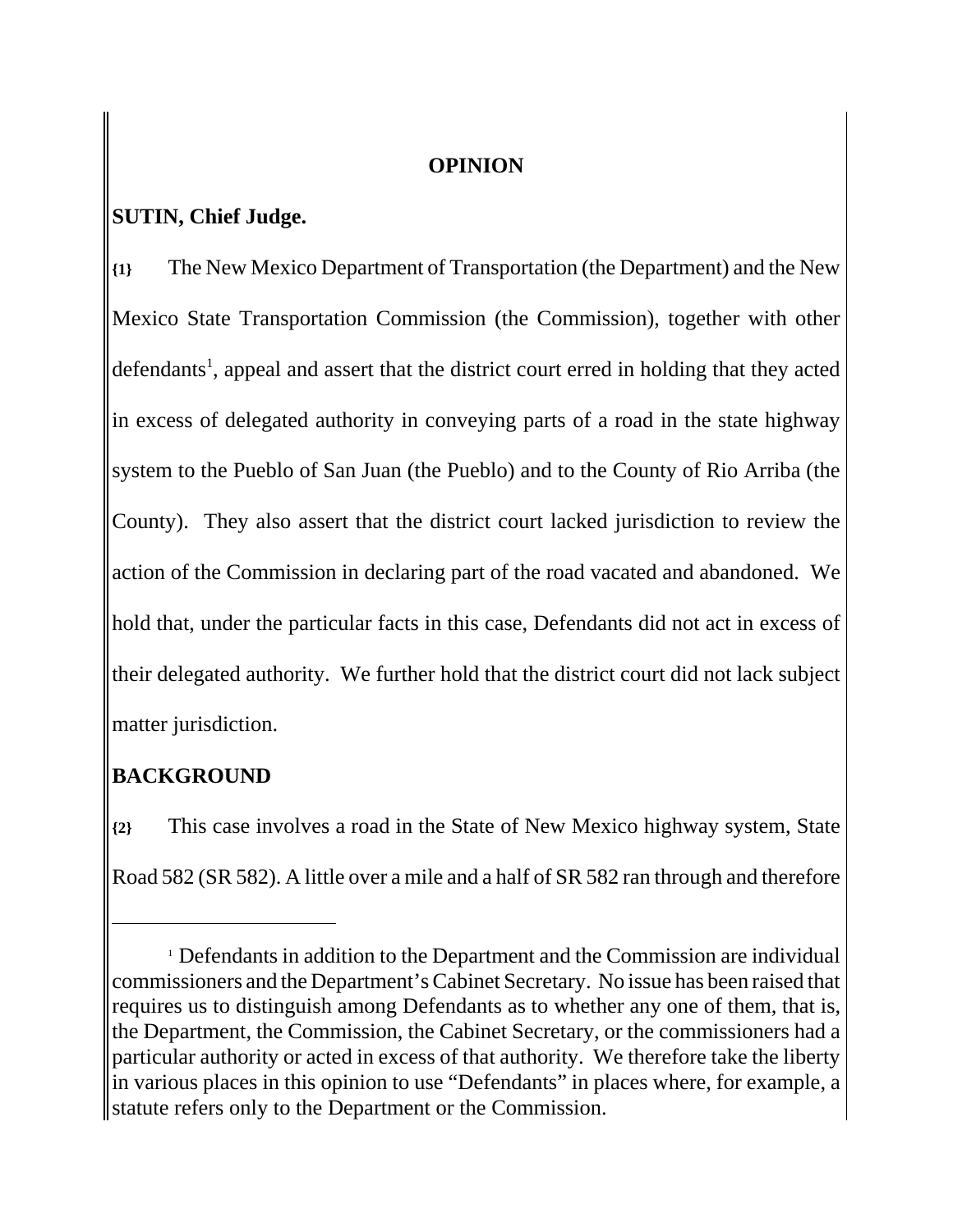existed within the lands of the Pueblo. This portion of the road consisted of the Department's right-of-way easement that was obtained from the Pueblo. A larger, northern portion of just less than seven and a half miles ran through and therefore existed within the County. This portion of the road was owned by the Department. Defendants had statutory administrative and management duties, and certain delegated authority, with respect to SR 582. *See* NMSA 1978, §§ 67-3-1 to -66 (1909, as amended through 2006).

**{3}** In 1999 the Pueblo sought to obtain and assume control over that portion of SR 582 that ran through its land, which we refer to as "the Pueblo portion of the road." The Pueblo's request was made as a part of negotiations between the Department and the Pueblo over the Department's plans to realign and widen nearby US 84/285, a federal highway situated immediately to the west of the Pueblo's village. The Department needed to acquire a new right-of-way from the Pueblo for the US 84/285 work. The Department agreed to transfer the Pueblo portion of the road to the Pueblo, and to spend approximately \$150,000 to improve the Pueblo portion of the road and also to pay the Pueblo \$171,660 for the new right-of-way for the widened portion of US 84/285. This transfer was carried out pursuant to a written Declaration of Vacation and Abandonment (the declaration) approved by the Commission and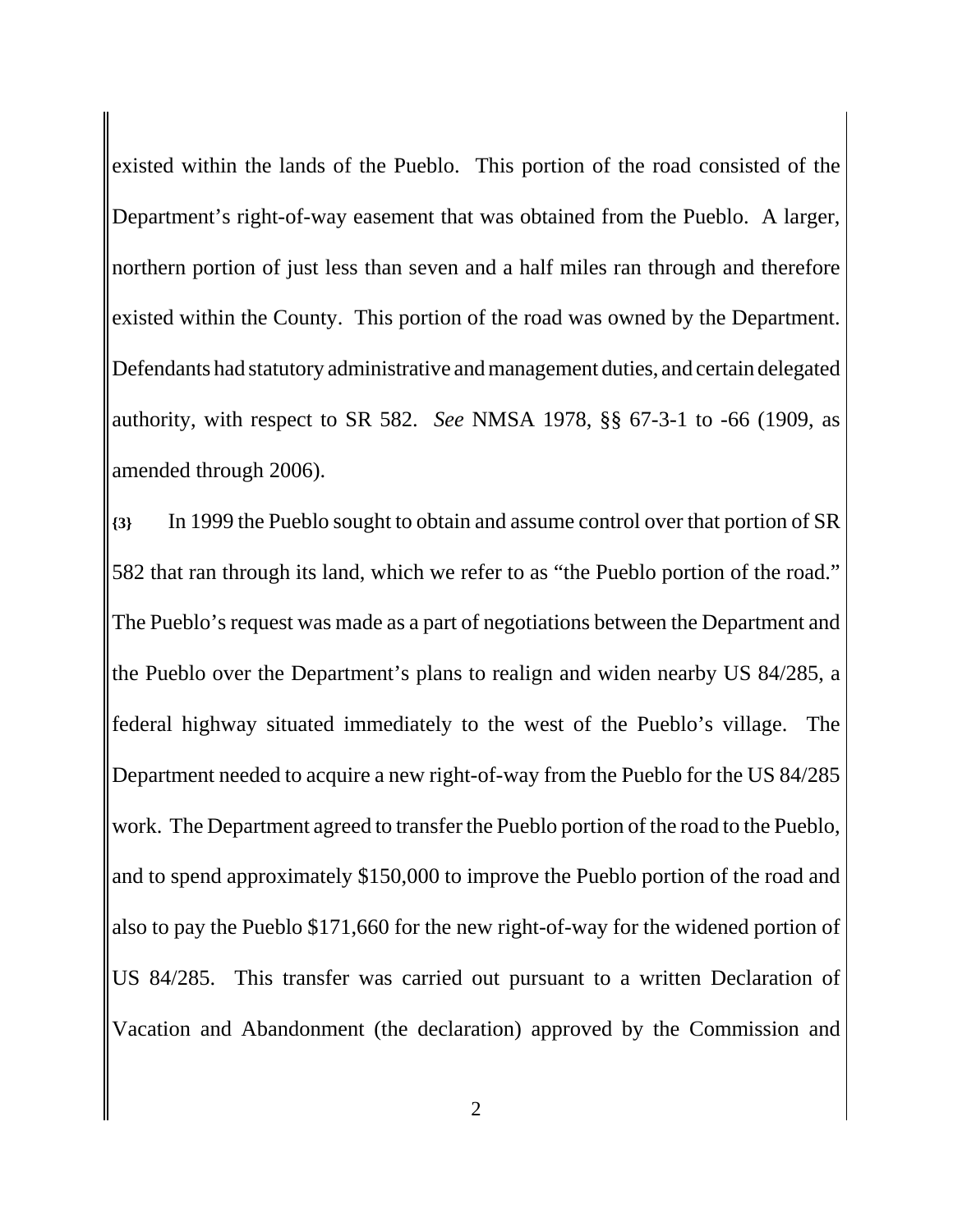accepted by the Pueblo in July 2000. The Commission declared the Pueblo portion of the road vacated and abandoned and stated that, upon execution of a road exchange agreement between the Commission and the County conveying the balance of SR 582 to the County "(1) all rights, title, and interest to the [Pueblo portion of the road] shall vest in the Pueblo, (2) the Pueblo shall have exclusive jurisdiction over the [Pueblo portion of the road], and (3) the [Pueblo portion of the road] shall be deleted from the state highway system." The Commission made the declaration effective immediately upon the execution of a road exchange agreement between the Commission and the County conveying or transferring the balance of SR 582 to the County. With respect to this transfer, the Department and the Commission agreed to spend an estimated \$850,000 to improve that portion of SR 582 being conveyed to the County.

**{4}** Earlier, in March 2000, the Department signed and the Commission approved the Road Exchange Agreement (the exchange agreement) with the County. In the exchange agreement, the Department agreed to delete a 7.349 mile portion of SR 582 from the state highway and maintenance systems and to transfer title of it to the County.

**{5}** Piedra owns and operates a gravel mining operation situated along SR 582. Piedra and its assigns use the Pueblo portion of the road to transport gravel to various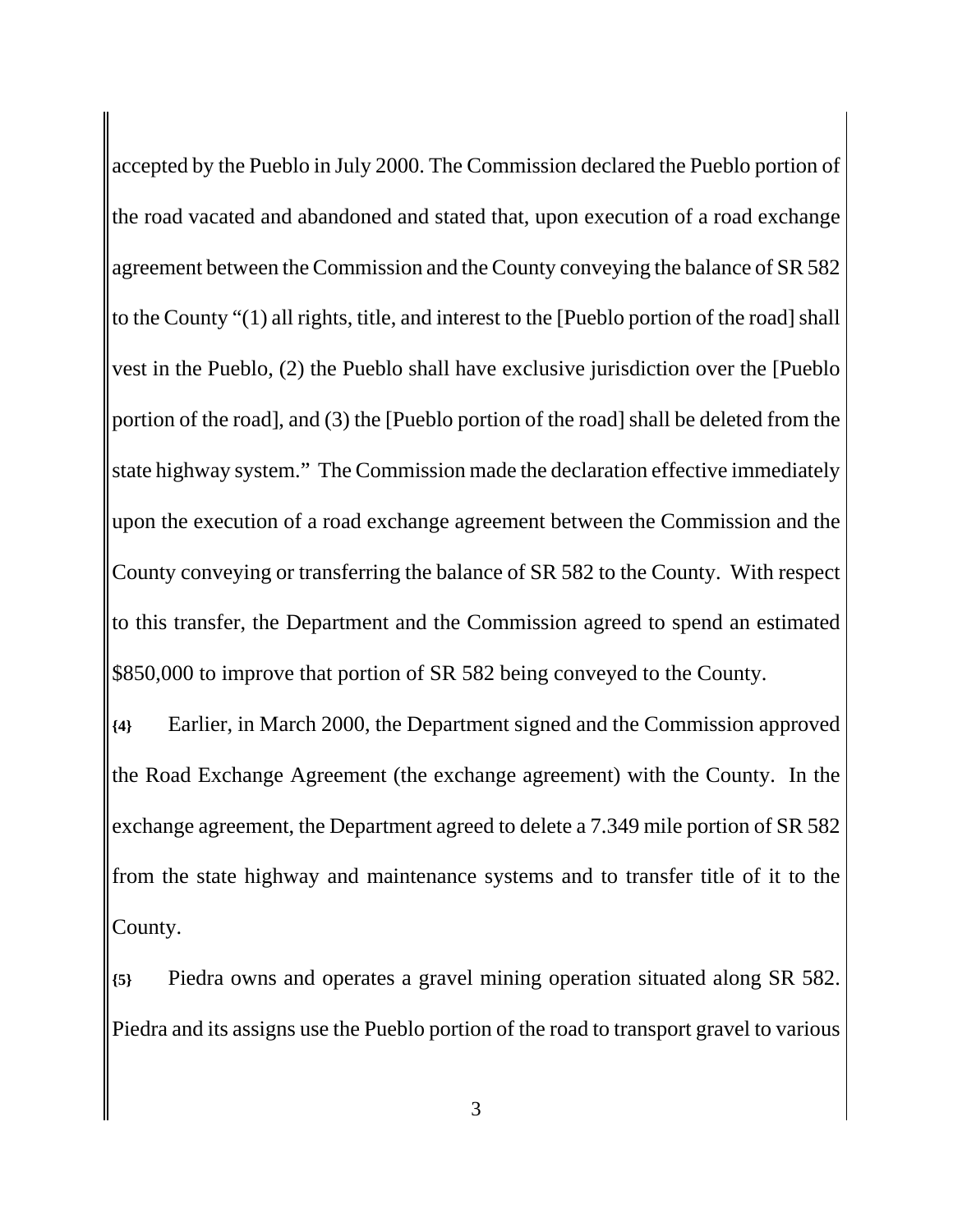delivery sites. It appears that in the past, the Pueblo regulated travel on the Pueblo portion of the road through enforcement of traffic laws against Piedra drivers. It also appears that the Pueblo owns a competing gravel operation in the area.

**{6}** In April 2003, the Pueblo's realty officer, Herman Agoyo, sent a letter to Piedra (the Agoyo letter). The realty officer informed Piedra's owner that the Department had conveyed its right, title, and interest in the Pueblo portion of the road to the Pueblo. The Agoyo letter further stated:

Since the 1990s, the Pueblo has regulated traffic, including vehicle weights, on S.R. 582 to protect the public health and safety of the residents of the Pueblo of San Juan. As you know, these Pueblo regulations affect your company's sand and gravel hauling operations on S.R. 582. I plan to discuss this matter with the Tribal Council soon, and after doing so, I would like to meet with you to discuss our respective interests in an effort to reach an accommodation over the use of this tribal road. Please let me know when you are available to meet.

No meeting occurred. Piedra filed the present suit in November 2003 and, in an amended complaint, Piedra sued in mandamus to require Defendants to maintain SR 582 as a state road in the state highway system. After the parties filed motions for summary judgment, the district court entered an order in June 2006 granting Piedra's motion and denying Defendants' motion.

**{7}** In its June 2006 order, the district court determined, among other things, that Defendants lacked the "requisite statutory authority to permanently transfer or convey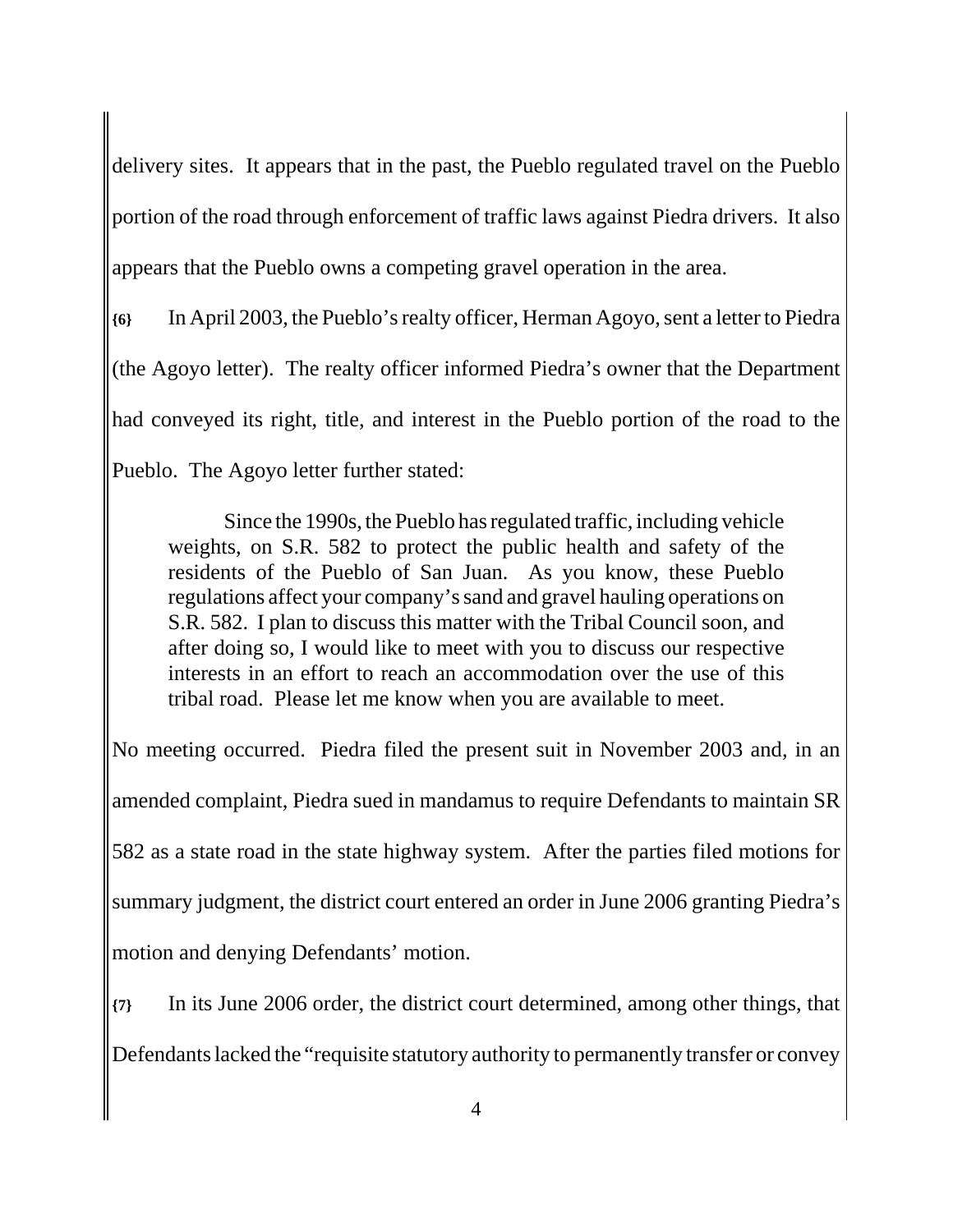ownership of roads" and "to promulgate rules or policies that would grant them [such] authority." The court issued a writ of mandamus, in which it found that Defendants "exceeded the authority granted to them by the [L]egislature . . . by entering into or otherwise approving" the exchange agreement and the declaration. The writ required the Commission, its individual members, and the Secretary "to desist from enforcing, implementing, completing, finalizing, or effectuating" the declaration and the exchange agreement, and to continue to maintain SR 582 "in full compliance with statutory law."

**{8}** Defendants appeal, asserting first that the court erred in issuing the writ finding that Defendants exceeded the authority granted them by the Legislature. Defendants' second point is that the court erred in issuing the writ because the exercise by Defendants of legislatively delegated authority is not subject to judicial review. Ancillary to this second issue, Defendants contend that a mandamus writ is improper where, as here, Defendants were exercising statutorily delegated discretionary power, and they also contend that Piedra lacked standing to challenge Defendants' actions. **DISCUSSION**

**{9}** We preface our analyses with the various statutes that play a role in the parties' arguments. We then set out specific determinations the district court made with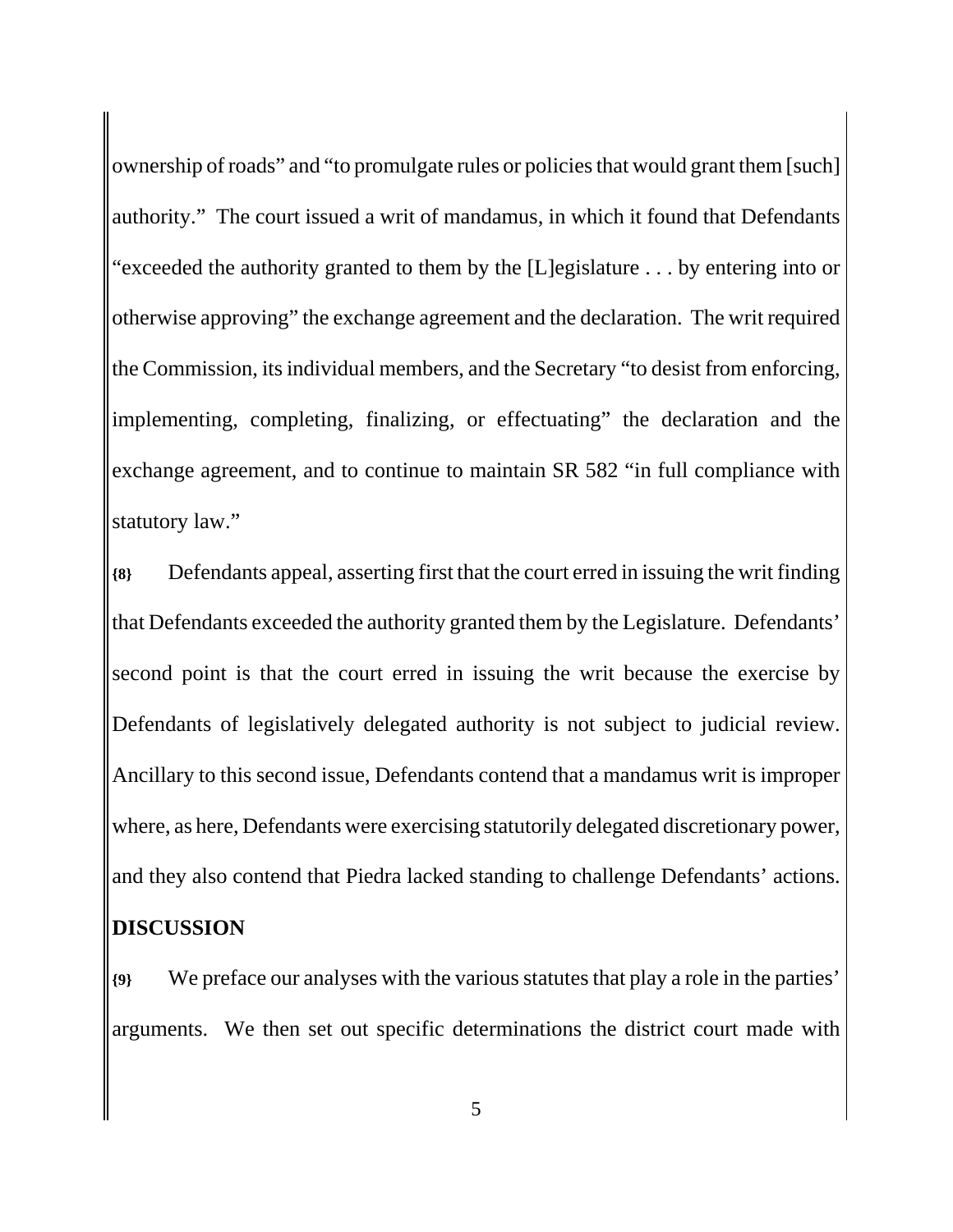respect to certain statutes. Thereafter, we address the various arguments and issues that need to be addressed to properly dispose of this case on appeal.

### **A. Pertinent Statutes and Department Regulation**

**{10}** The parties argue the application of several statutes. We first set out those pertinent in this case to the duty and authority of Defendants pursuant to Chapter 67 of the statutes to establish and maintain public roads and highways. Section 67-3-14 states that the Commission "has charge of all policy matters pertaining to the expenditure of the state road fund in the construction, improvement and maintenance of state highways." § 67-3-14(A). The Commission may make rules and regulations governing those matters. § 67-3-14(B). Section 67-3-16 states that the Commission has "the duty . . . to construct, repair and maintain, at the expense of the state . . . such public roads and highways, within the state, as in their judgment will best subserve the interest of the general public, looking to the construction and maintenance of a complete system of highways in the state." *Id.* Under Section 67-3-26, the Secretary, under the direction of the Commission, is to "select and designate the highways that should comprise a system of state roads, which shall, as nearly as practicable, be such as will serve the traffic needs and develop the resources of the state." *Id.* The designation of the system of state roads "may be changed or added to from time to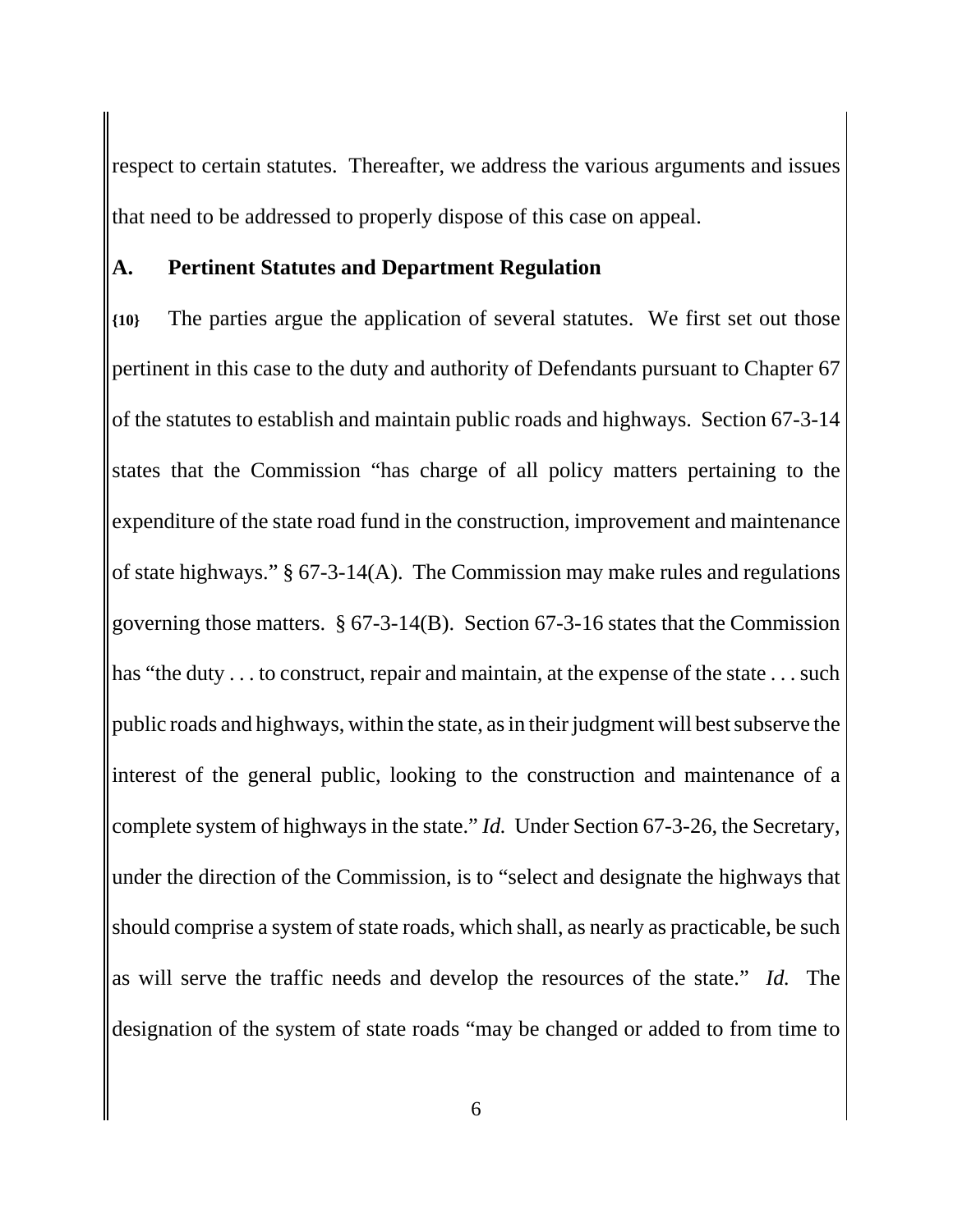time by the secretary subject to the approval of the [Commission]. *Id.* Pursuant to Section 67-3-28, the Department has authority to enter into cooperative agreements with a broad number of government entities to share expense relating to construction and improvement of highways or for the acquisition of rights-of-way. *Id.* Section 67- 3-37 grants the Commission rights to acquire property and property rights in connection with construction or reconstruction of the national system of interstate and defense highways. § 67-3-37(A). Under Section 67-3-40, the Commission is given "full control over all roads designated by the commission as state highways"; however, if insufficient funds exist in the state road fund for the maintenance of the highways, the statute requires the highways to "be improved and maintained wholly by the respective counties until sufficient funds shall be provided in the state road fund to enable the state to take over and maintain them as state highways." § 67-3-40 (1919). Section 67-3-71 grants to the Department the right to acquire property by numerous means for the purpose of construction and operation of a transportation system, and to "negotiate for the acquisition of property from any person, governmental entity or Indian tribe or Indian pueblo." NMSA 1978, § 67-3-71 (1997). In 1997 the Commission adopted an administrative policy, CP 62, that permits the Commission under certain circumstances to obtain an addition to the state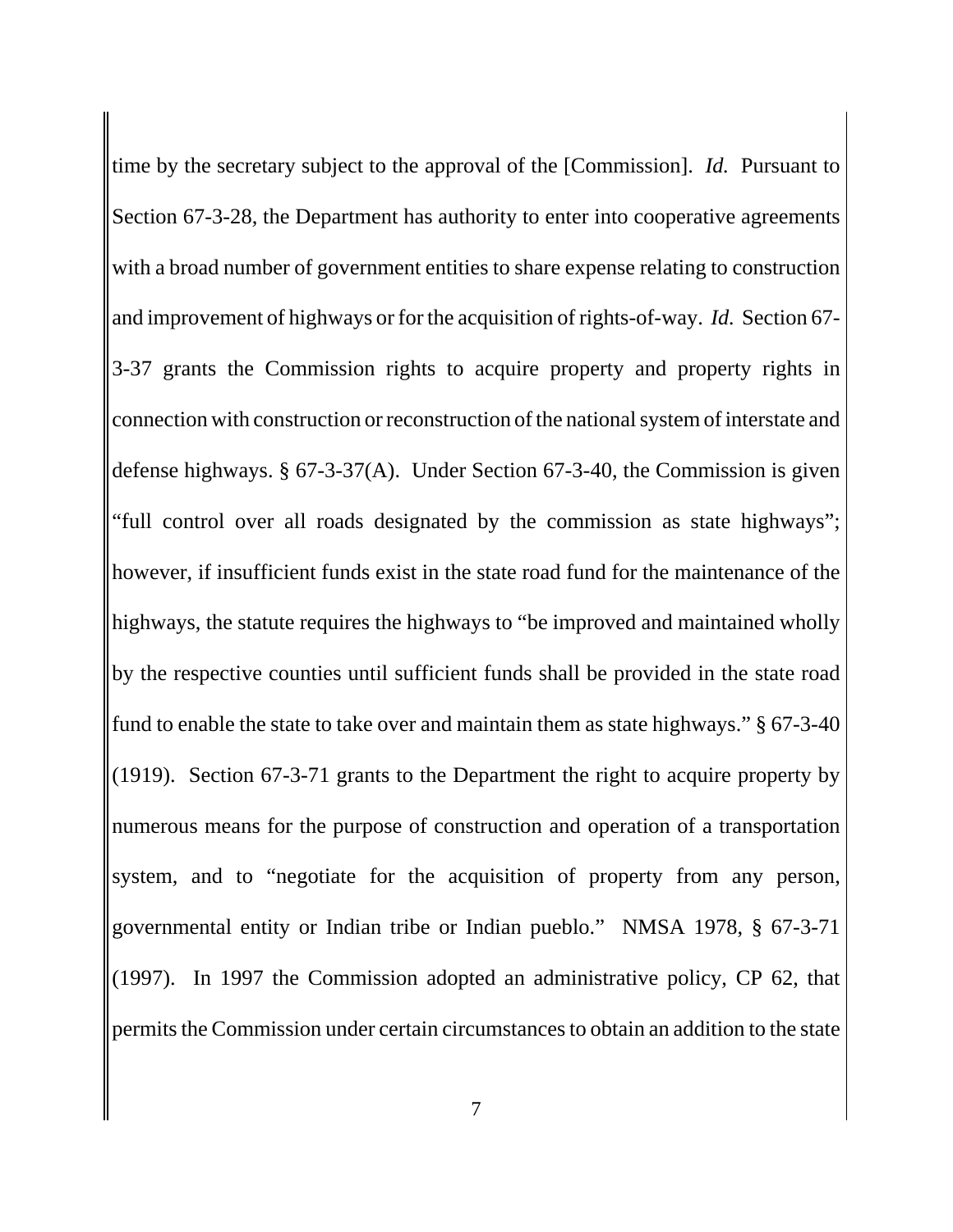highway system by exchanging an existing road where the exchange involves another

governmental entity.

## **{11}** Section 67-2-6 states:

Property or property rights acquired by purchase or condemnation by the state or any commission, department . . . of the state for public road, street or highway purposes shall not revert until such property or property rights are vacated or abandoned by formal written declaration of vacation or abandonment which has been duly declared by the state or any commission, department . . . of the state in whom the property or property right has vested. The right to abandon and vacate shall exist regardless of whether the public road, street or highway was created by the [L]egislature or otherwise.

NMSA 1978, § 67-2-6 (1975).

**{12}** Statutes outside of Chapter 67 expressly, although generally, deal with the conveyance of property and interests in property. Section 47-1-4, within the chapter of Property Law, states that "[a]ny person or persons, or body politic, holding . . . any right or title to real estate . . . may convey the same in the manner and subject to the restrictions prescribed in this chapter." NMSA 1978, § 47-1-4 (1852). In the chapter designated Actions and Proceedings Relating to Property, and particularly in the article designated Special Alternative Condemnation Procedures, NMSA 1978, § 42- 2-3(A) (1981), discusses the state's right to acquire real property or interests in property by various means, including by "agreement, purchase, exchange,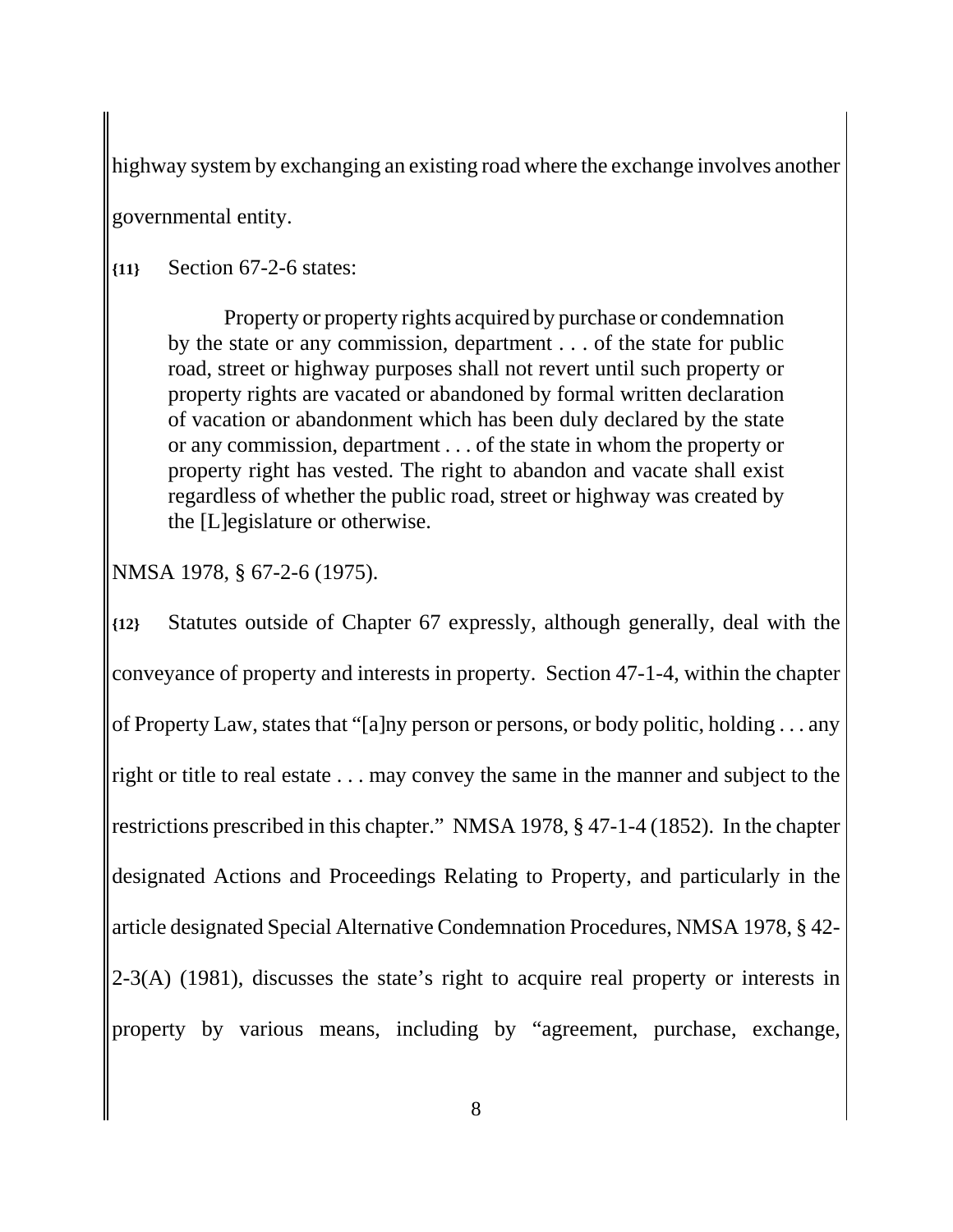condemnation or otherwise" in fee simple for public road purposes. In the chapter designated Public Purchases and Property, Section 13-6-2(A) stated, as it existed in 2000, that "[a]ny state agency . . . is empowered to sell or otherwise dispose of real . . . property belonging to the state agency[.]" NMSA 1978, § 13-6-2(A) (1989) (amended 2007). Under Section 13-6-2(A), approval by the state department of finance and administration was required for sale or disposal when the current resale value of the property exceeded \$5,000. *Id.* However, Subsection (F) of this statute stated that "[t]he provisions of this section shall not be applicable as to . . . the state highway commission." § 13-6-2(F) (1989).

#### **B. The District Court's References to Statutes and Rulings**

**{13}** The district court limited its attention to four statutes. Specific references to statutes in its order favoring Piedra are the following as characterized by the court: Section 67-3-40, giving Defendants "the authority to temporarily certify maintenance responsibility of roads within the State Road System . . . to the appropriate county"; Section 67-2-6, giving Defendants "statutory authority to vacate and abandon roads within the State Road System"; limited, however, by Section 67-3-16 placing a duty on the Commission "to construct, repair and maintain . . . such public roads and highways . . . as in their judgment will best subserve the interest of the general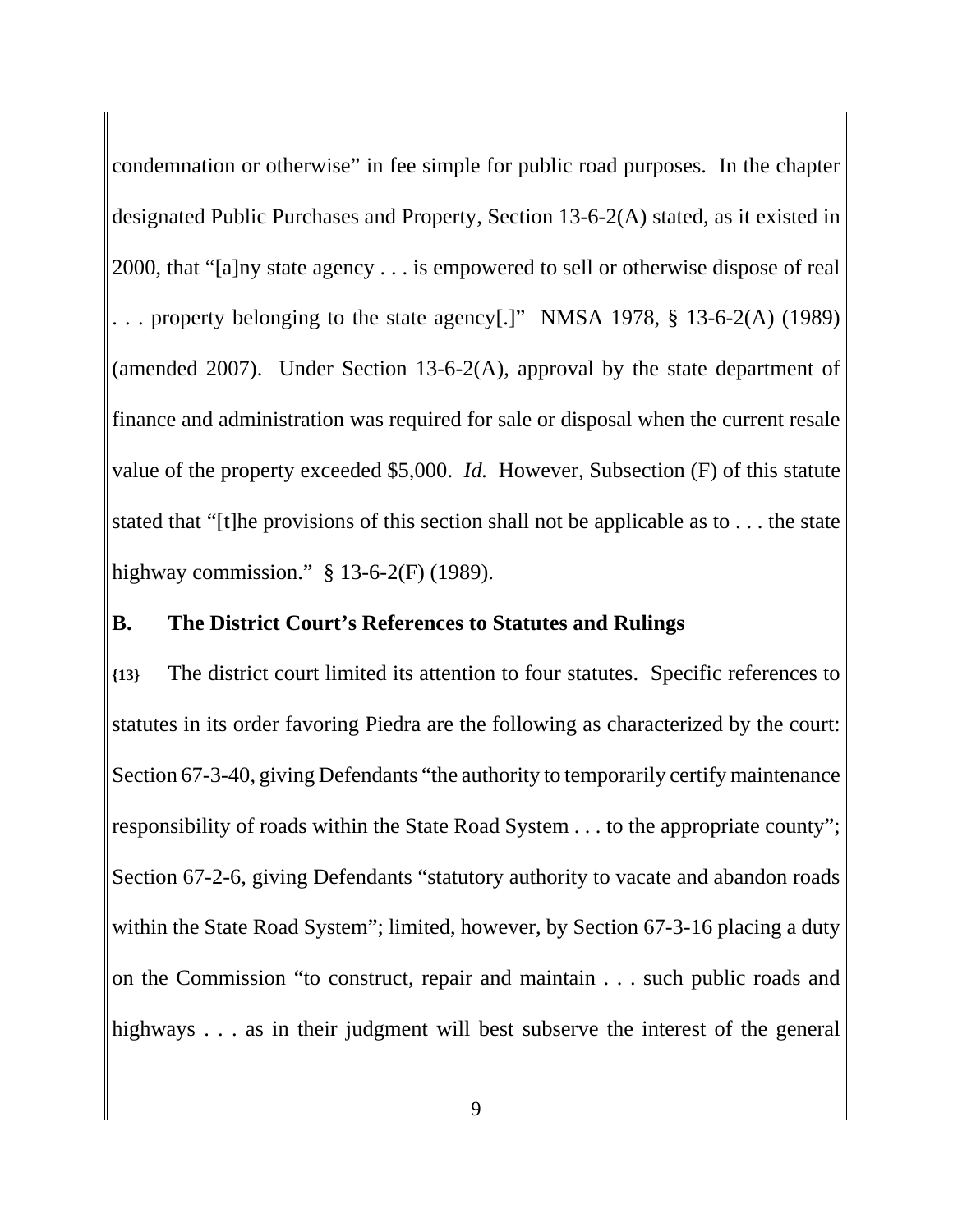public"; and Section 67-3-26, giving Defendants "the authority to delete roads from the State Road System," as long as they "comply with the provisions for vacating and abandoning roads contained in [Section 67-2-6]."

**{14}** Following these and other determinations, the district court determined that it did not appear that Defendants conducted any evaluation of the public need and interest in retaining SR 582; that the declaration was executed as part of a plan to permanently transfer or convey a portion of SR 582 to the Pueblo; that the efforts to transfer or convey to the Pueblo through the declaration did not constitute a valid exercise of power to vacate and abandon roads under Section 67-2-6; that Defendants lacked the requisite statutory authority to permanently transfer or convey a portion of SR 582 to the Pueblo; and that the exchange agreement did not constitute a valid exercise of power to vacate and abandon that portion of SR 582 that lay within the County and also was an unauthorized attempt to permanently transfer or convey that portion to the County.

#### **C. The Arguments**

**{15}** We first address the issue of Defendants' authority, following which we address the issue of subject matter jurisdiction.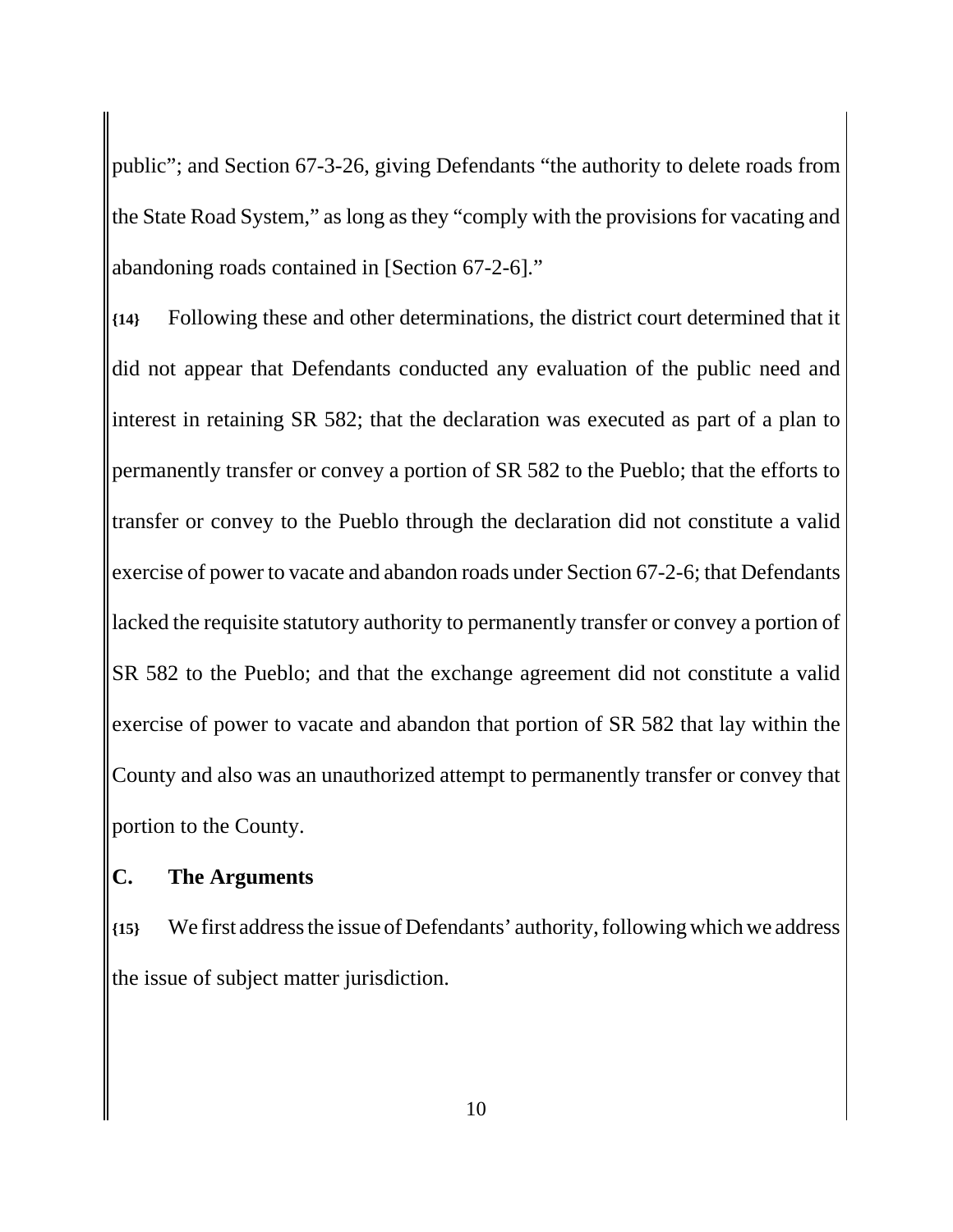## **1. The Issue of Authority to Convey Roads**

**{16}** Defendants essentially argue that the highway-related and general propertyrelated statutes reflect an inherent right, as well as provide express or a necessarily implied broad, plenary power and authority to delete roads from the state highway system and to permanently convey them to governmental entities. Piedra essentially argues that Defendants' authority stems solely from statute and that no statute, expressly or through necessary implication, grants authority for Defendants to permanently convey state roads or highways. Piedra asserts that Defendants have authority only to vacate and abandon roads, and that the process of vacation and abandonment requires the Commission to have determined that removal of the road or highway from the state highway system subserved the interest of the general public. Whether Defendants acted with statutory authority is a question of law and our review is de novo. *See Phelps Dodge Tyrone, Inc. v. N.M. Water Quality Control Comm'n*, 2006-NMCA-115, ¶ 11, 140 N.M. 464, 143 P.3d 502 (reviewing question regarding extent of agency's statutory authority de novo); *see also Morgan Keegan Mortgage Co. v. Candelaria*, 1998-NMCA-008, ¶ 5, 124 N.M. 405, 951 P.2d 1066 (stating de novo standard of review).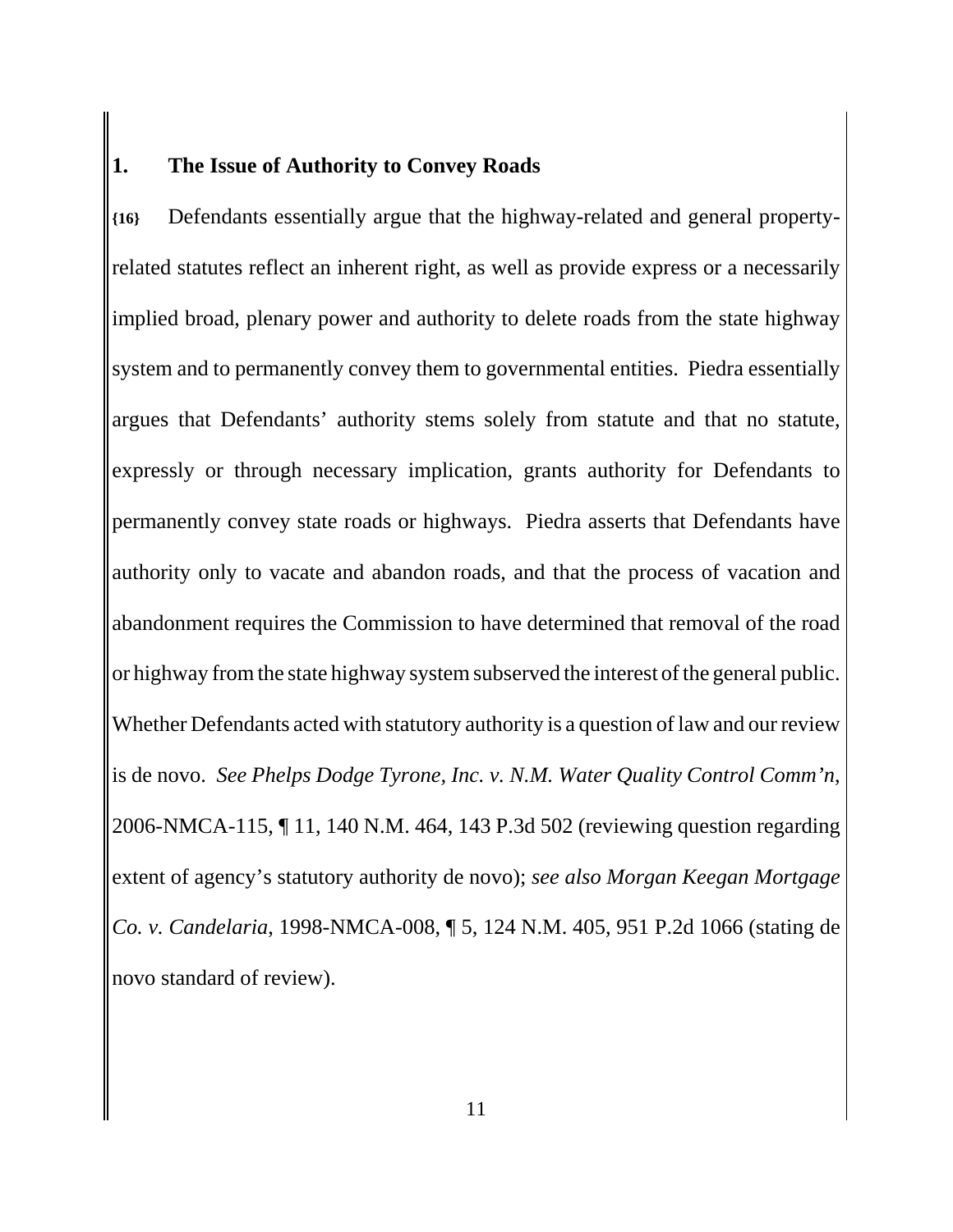## **a. Broad, Plenary Power**

**{17}** Defendants characterize the Commission as a constitutionally and statutorily created department of government within the executive branch "endowed with the power to establish a system of state highways." *See* N.M. Const. art. V, § 14; § 67-3- 14. They note that the Commission has the powers granted in Sections 67-3-14(A),- 16, -26, and -40, including, among other things, "full control" over the state road system, the power to "select and designate the highways that . . . comprise" the system, the power to change and add to those highways, and the power to manage the highway system in "all policy matters," as well as to maintain the highways as in their judgment "will best subserve the interest of the general public." "The authority of an administrative agency . . . is not limited to those powers expressly granted by statute, but includes all powers that may be fairly implied therefrom." *N.M. Dep't of Health v. Ulibarri*, 115 N.M. 413, 416, 852 P.2d 686, 689 (Ct. App. 1993). "However, an administrative agency may not exercise authority beyond the powers that have been granted to it." *Kilmer v. Goodwin*, 2004-NMCA-122, ¶ 24, 136 N.M. 440, 99 P.3d 690.

**{18}** In addition to citing numerous out-of-state cases to support its arguments, Defendants rely on *Gallegos v. Conroy*, 38 N.M. 154, 29 P.2d 334 (1934). In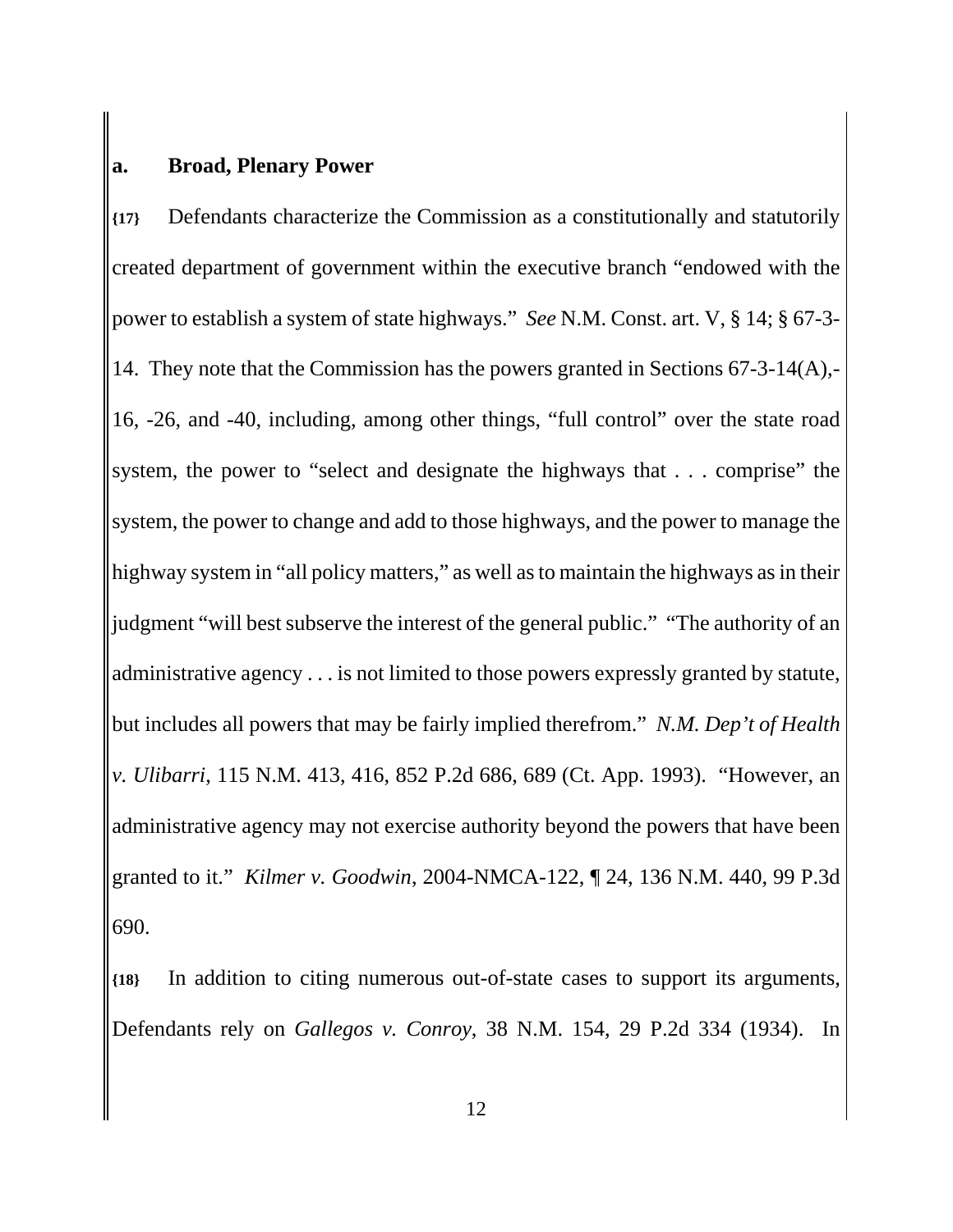*Gallegos*, the issue was whether the power to construct, repair, and maintain highways included the power to lay them out. *Id.* at 160-61, 29 P.2d at 339. Our Supreme Court reversed an injunction against construction of a road and new intersection and the elimination of a pre-existing intersection, resulting in alleged damage to a private business. *Id.* at 155-56, 164, 29 P.2d at 335, 341. The Court recited treatise statements that the power of a state highway commission over roads resided in the Legislature and that, except as may be restricted by constitutional provisions, "the legislative power is practically unlimited." *Id.* at 161, 29 P.2d at 339. In addition, the Court stated that "[t]he paramount purpose of the creation of the highway commission was to subserve the public interest, looking to the construction and maintenance of a complete system of highways in the state[,]" and that the "general policy of all legislation . . . is to centralize control of the state highways in the highway commission." *Id.* at 162, 29 P.2d at 340-41. Further, the Court stated:

The Legislature has designated the state highway commission as that body which has control over our state highways. It is the body which determines the necessity of such construction. As such body, it has the power of acquiring rights of way and the power to designate and lay out state highways.

*Id*. at 163, 29 P.2d at 340.

**{19}** From the full panoply of broad, plenary statutory authority and the language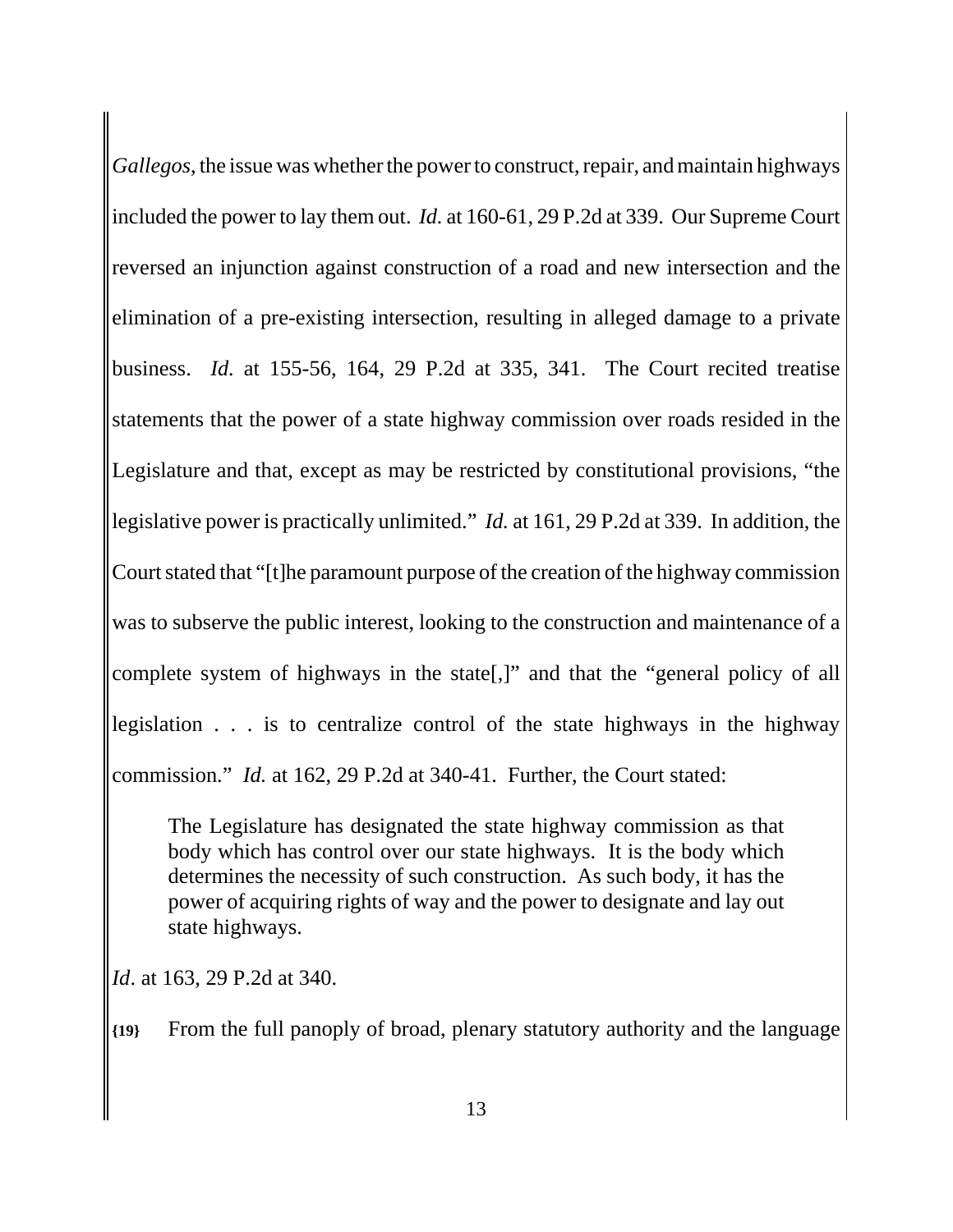and holding in *Gallegos*, Defendants thus assert a "'practically unlimited'" legislatively delegated power. This practically unlimited delegated power, in Defendants' view, necessarily means and includes not only the power to designate and lay out highways, but also the power to close, change, and delete roads from the system as part of the Commission's "inherent and plenary powers to manage the state highway system," including being free to convey roads in such a manner as it sees fit. **{20}** Piedra argues that no statute expressly delegates to Defendants "the power to convey entire highways in the state highway system" and that such power cannot be necessarily implied from any provision in Chapter 67, Articles 2 and 3. According to Piedra, the power to vacate and abandon highways that no longer subserve the public interest provides sufficient, as well as the only authority to dispose of highways, and thus any power to sell state highways is not needed and therefore not necessarily implied in Chapter 67, Articles 2 and 3.

## **b. Specific Commission Plenary Power to Delete or Remove Roads**

**{21}** Defendants contend that Section 67-3-26 specifically grants broad, plenary power to "select and designate the . . . system of state roads" which "may be changed or added to from time to time." Defendants argue that this language necessarily encompasses both adding to and subtracting from the highway system. In support of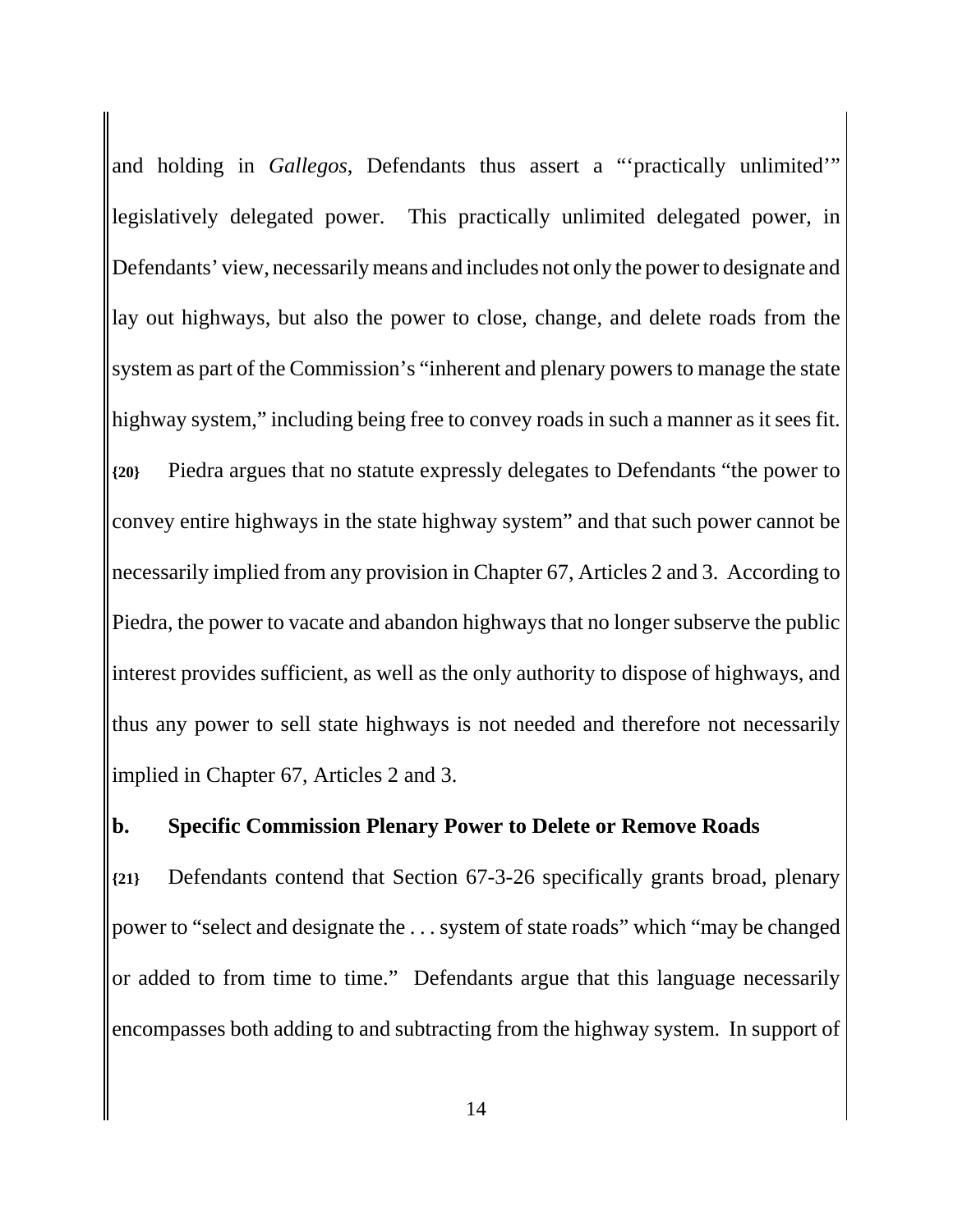this argument, Defendants cite *Town of Vernon v. Waukesha County*, 307 N.W.2d 227 (1981), in which the court, addressing circumstances somewhat similar to those at issue in the present case, construed the word "alter" in "alter or increase" a highway system, to necessarily "include that type of a change which authorizes the [government body] to eliminate a highway from the . . . highway system." *See id.* at 230. Thus, in Defendants' view, Section 67-3-26 mandates a conclusion that the Commission has the authority to discontinue or delete a highway in the system. Piedra argues that the power to change the state highway system reflected in Section 67-3-26 must be read with and limited by the express provisions of Sections 67-2-6 and 67-3-16.

### **c. Specific Department Plenary Power to Abandon and Convey Portions of Roads to Other Governmental Entities**

**{22}** Defendants also contend that, consistent with the fundamental and basic right to freely alienate property interests, they had the right and authority to abandon and convey SR 582. Defendants cite several statutes and cases to confirm the right to not only acquire real property but to convey it. *See* § 42-2-3(A); § 47-1-4; § 67-3-37; § 67-3-71; *State ex rel. State Highway Comm'n v. Burks*, 79 N.M. 373, 375, 443 P.2d 866, 868 (1968) ("Clearly, the State Highway Commission is a department of the State of New Mexico, and authorized by the [L]egislature to acquire property for highway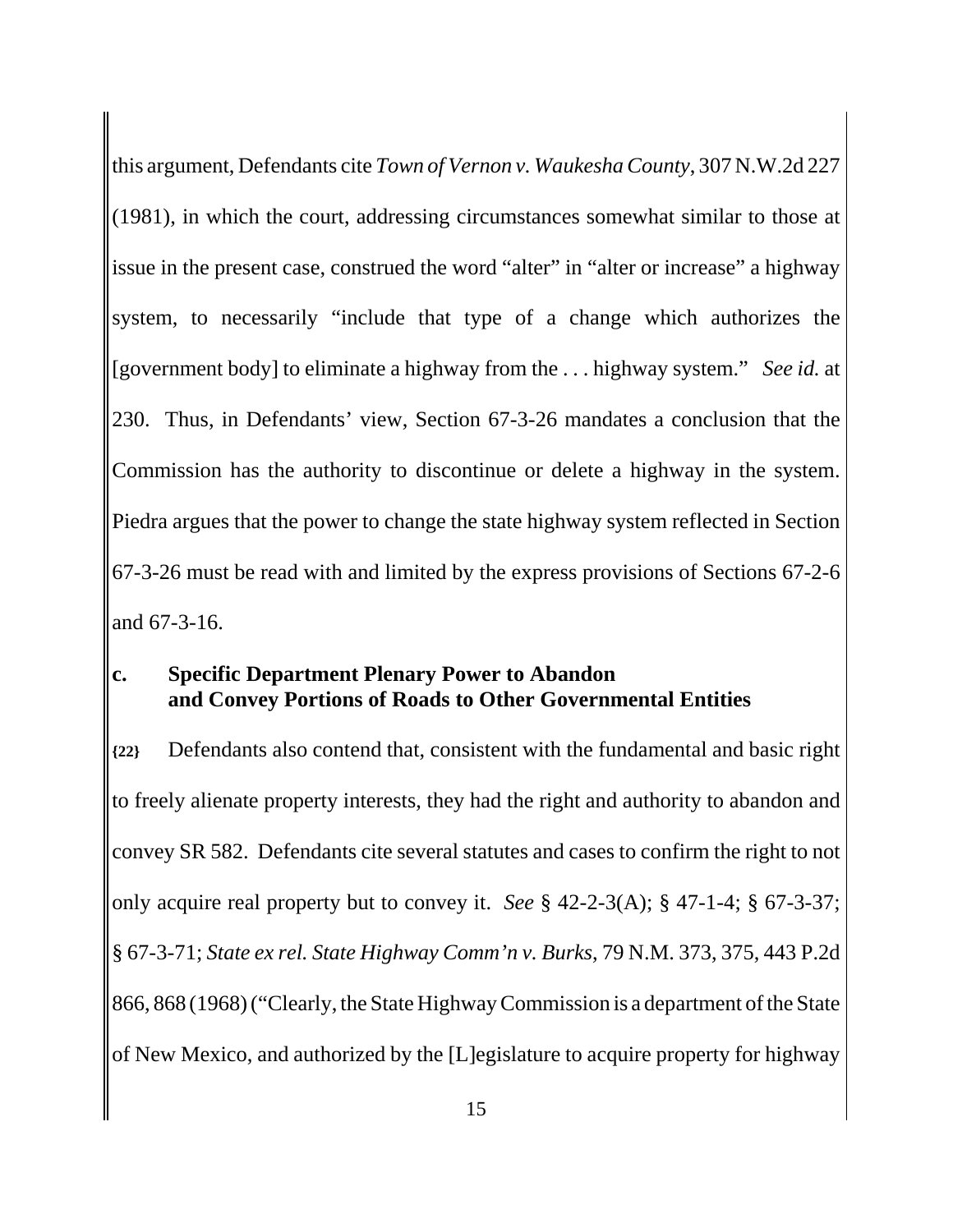purposes."). Piedra's response is that a reading of the statutes shows that the Legislature has not actually granted Defendants the power to remove or delete highways by means other than the vacation and abandonment authority granted in Section 67-2-6, which is limited by the duty in Section 67-3-16.

**{23}** Defendants emphasize, in particular, that the Department and the Commission is each a "body politic" under Section 47-1-4, which provides that any body politic holding title to real estate may convey it as prescribed in the chapter. Defendants cite *Looney v. Stryker*, 31 N.M. 557, 562, 249 P. 112, 113 (1926), which states that "[t]he state highway commission is an agency of the state and not a separate body politic or corporate[,]" and they interpret this language to mean the Commission, "as an agency of the state[,] is part of the state body politic." Piedra, of course, points out that part of the sentence in *Looney* that states "not a separate body politic" in arguing that neither the Department nor the Commission is a separate body politic. *See Ind. State Highway Comm'n v. Rickert*, 412 N.E.2d 269, 274 (Ind. Ct. App. 1980) (stating that the Indiana State Highway Commission was an agency of the state and "cannot be said to be a body politic and corporate"), *opinion vacated on other grounds by* 425 N.E.2d 620 (Ind. 1981).

**{24}** Further, Defendants assert that the vacation and abandonment statute, Section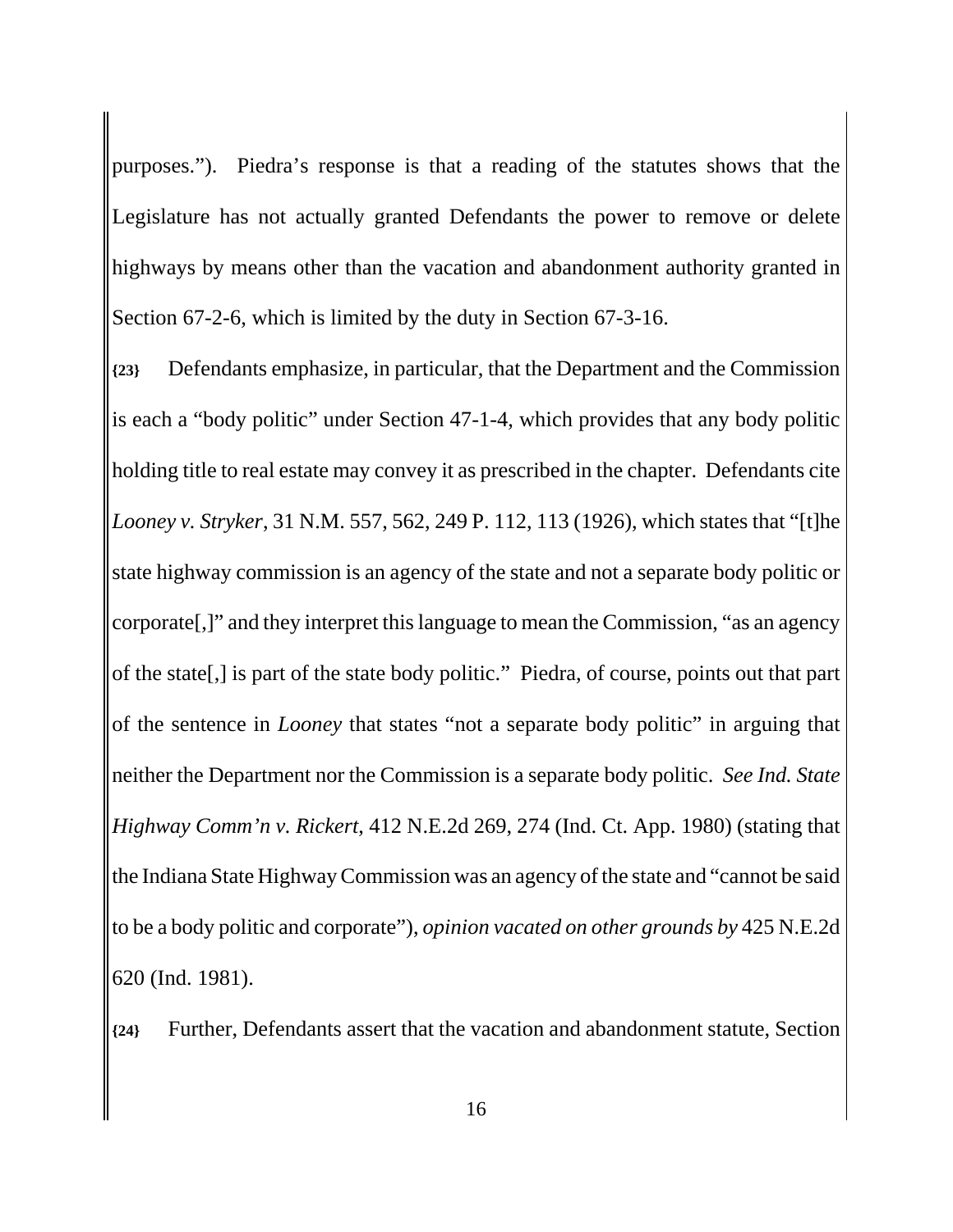67-2-6, and its companion statute, Section 67-2-7, "are property reversion statutes which codify the common law that if a highway is vacated[,] the title to the land reverts to the original and abutting property owners." Thus, Defendants argue that Section 67-2-6 is neither the exclusive procedure by which the Department may relinquish property rights, in that Section 47-1-4 confers the power to dispose of property rights, nor, is Section 67-2-6, as a reversion statute, a limitation on the right of the Department to convey property rights to other governmental entities.

**{25}** Defendants further rely on the case of *State ex rel. Madrid v. UU Bar Ranch Ltd. Partnership*, 2005-NMCA-079, 137 N.M. 719, 114 P.3d 399, to underscore its position that the Commission has authority to abandon and convey roads and highways. In *UU Bar*, this Court set aside an abandonment of a road by the Department and a transfer by the Department of the road to the State Game Commission. *Id.* ¶¶ 4, 27, 32. We determined that the abandonment was ineffective and unlawful because it was not properly approved by the state board of finance as required by Section 13-6-2(A), as that statute existed in 1985, which required a sale or disposal of real property by a state agency to be approved by the state board of finance. *Id.* ¶ 12. Defendants see *UU Bar* as significant because this Court did not say or hold that the Department did not have authority to abandon the road and also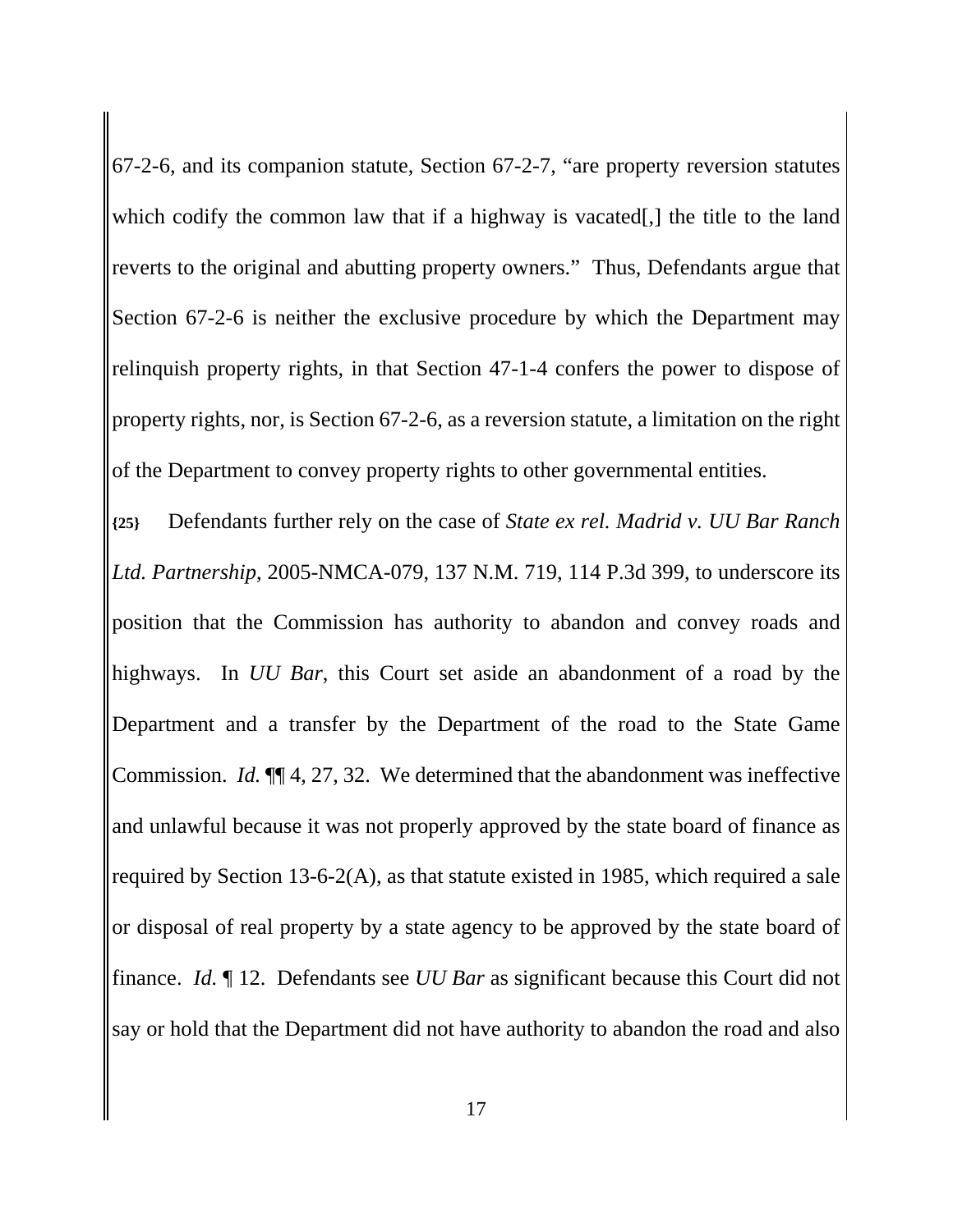transfer it to another governmental entity, but ruled only that the Department had failed to follow a statutory approval requirement. Defendants also see, as "of utmost importance," the fact that Section  $13-6-2(A)$  was amended in 1989 in a manner, as Defendants interpret the statute, whereby the Department was no longer required to seek approval of the state board of finance in order to dispose of roads. Thus, with "the only statutory bar to the abandonment of the road subject to the decision in *UU Bar* having been legislatively eliminated," Defendants argue that it logically follows "that the Department has the authority to relinquish control over its roads, to abandon them, and to transfer control of its roads to other governmental entities." Lastly, as to *UU Bar*, Defendants point to the observation of this Court that "without a legally effective abandonment, title remains with the Highway Department who is free to convey, or reconvey, title as it sees fit." *Id.* ¶ 10.

#### **d. Our Limited Determinations in Regard to Authority**

**{26}** We see nothing in any constitutional provision or statute that requires us to conclude that Defendants had no authority, under the specific circumstances in this case, to convey parts of SR 582 as it did to the Pueblo and to the County. The transfer of SR 582 did little more than carry out a vacation and abandonment reversionary process under Section 67-2-6 with respect to the Pueblo portion of SR 582, while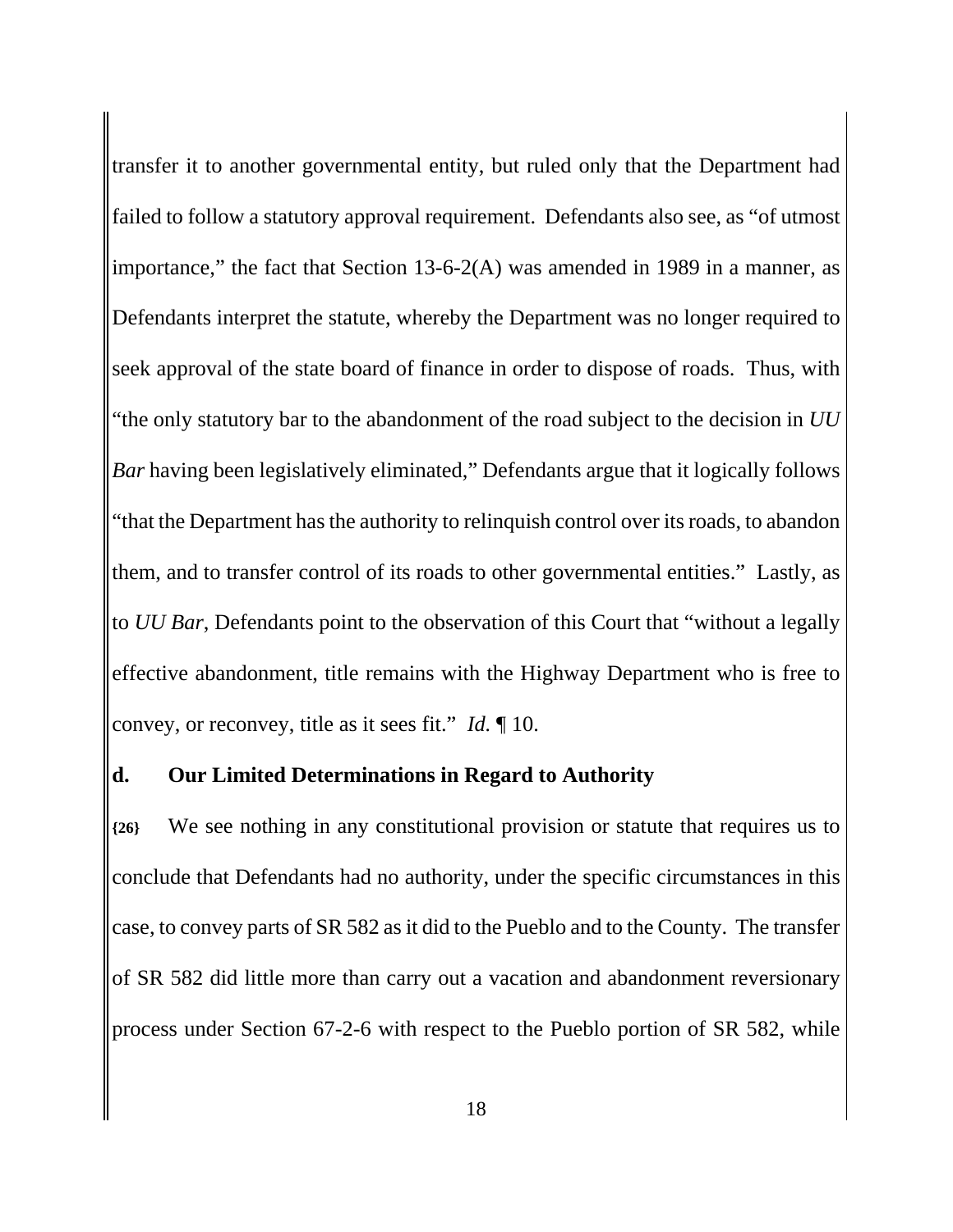keeping the remainder of SR 582 open for the public through County ownership. The conveyance to the Pueblo of the Pueblo portion of the road was nothing more than an incidental and likely unnecessary action to complete the reversionary process of vacation and abandonment of the road. The reversion simply implanted in the Pueblo its prior ownership.

**{27}** Furthermore, the conveyance to the County would appear, under the circumstances, to be a reasonable effort to continue the obligations and duties of maintenance of the remainder of SR 582 for the public in the hands of another governmental body of the state having statutory duties in regard to roads. *See* NMSA 1978, § 67-2-1 (1905) (describing what roads are "public highways"); NMSA 1978, § 67-2-2 (1905) (describing what roads are to be maintained and kept in repair by counties); NMSA 1978, § 67-2-6 (1975) (relating to vacation and abandonment of roads by any political subdivision of the state); NMSA 1978, § 67-2-7 (1959) (same); NMSA 1978, § 67-5-4 (1905) (setting out the procedure for discontinuance by a county of a road or part of a road). In regard to the conveyance to the County, the exchange agreement states that, by making the agreement to better define each party's responsibility for improving and maintaining public roads and streets in county areas, "users of the road and street system will experience a higher level of service." The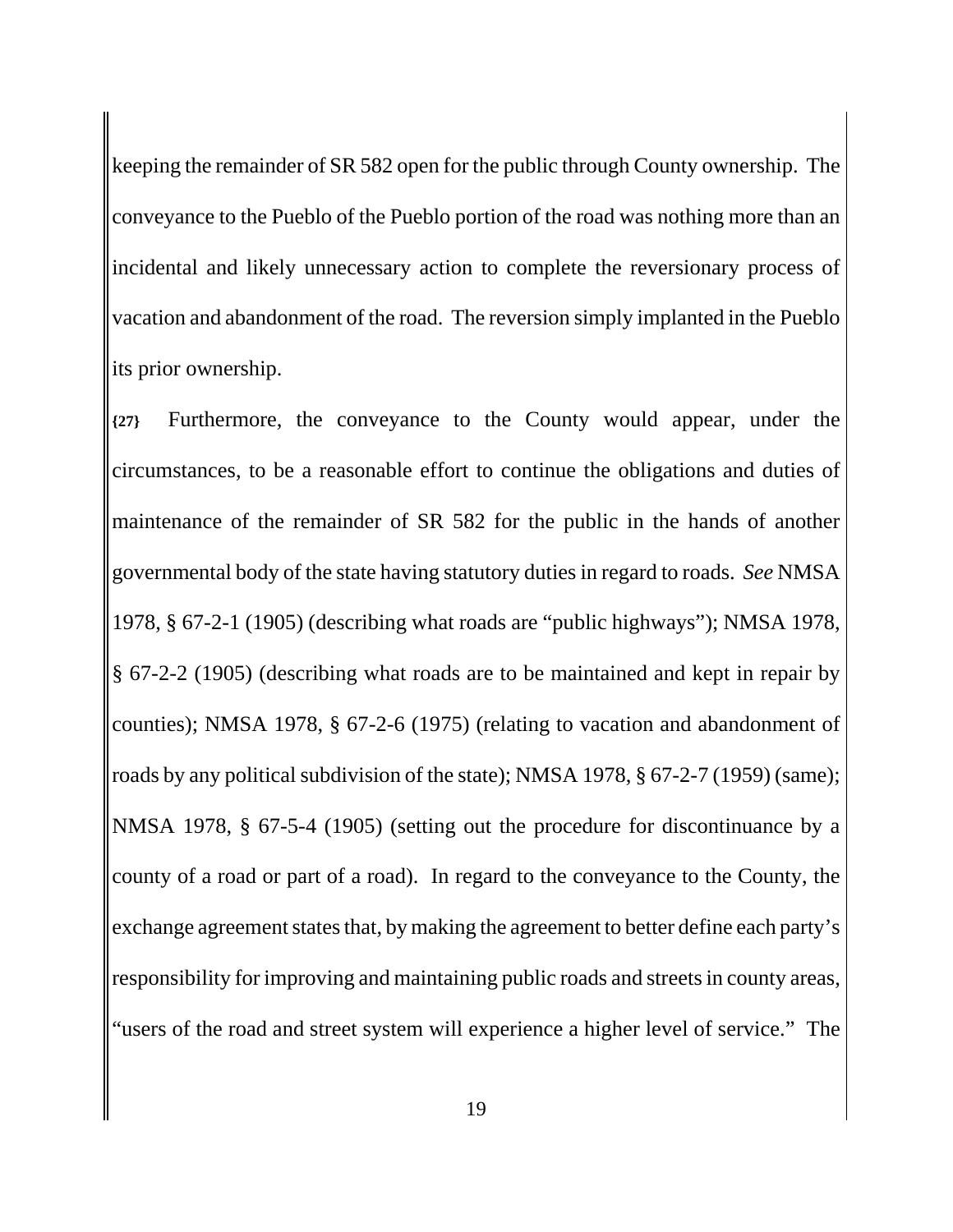exchange agreement also states that "certain road and street exchanges need to occur to better align the jurisdictional responsibilities of the parties regarding the public roads and streets in the [County]." Piedra does not argue or provide authority that the conveyance to the County will be detrimental to the interest of the general public. We see nothing in this particular conveyance that should be considered outside the realm of Defendants' statutorily delegated authority.

**{28}** We do not think that the lack of express and specific or direct authority in the statutes to permanently convey roads forbids Defendants from taking the actions they took in this case. If Defendants were to permanently convey a road out of the state highway system such that the interests of the general public were harmed and not subserved, we would feel free to review those actions. Here, however, there is nothing to indicate that the interests of the general public were harmed or not subserved to an extent that would place into question Defendants' authority.

**{29}** We do not address to what extent, if any, Defendants were required to show that they considered whether their actions best subserved the interest of the general public. Piedra has offered no authority to persuade us that Defendants had any legal duty administratively to engage in a written evaluation or any sort of hearing on the issue of whether the actions they contemplated subserved the interest of the general public.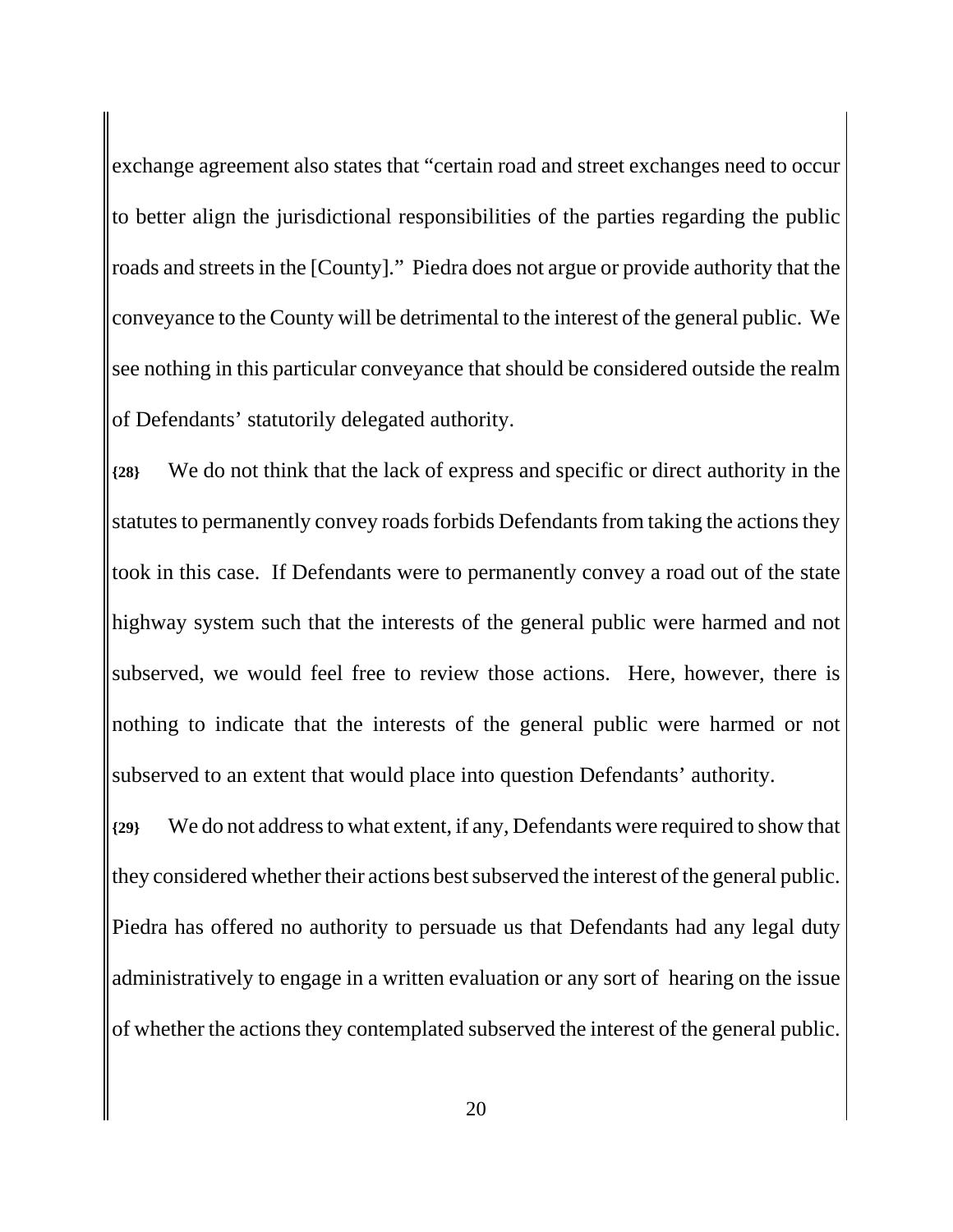Nor are we convinced that Defendants had the burden in the district court to show that they considered whether their actions best subserved the public interest.

**{30}** It is noteworthy that in oral argument before this Court, Defendants acknowledged that in removing roads from the state highway system, they must act in a manner that subserves the interest of the general public. Also, in their reply brief on appeal, as well as in oral argument, Defendants acknowledged that their road removal power is restricted to "when a public road is no longer needed as part of the state's road system," which, according to another acknowledgment at oral argument, means acting to subserve the interest of the general public. Under the circumstances, however, we do not see the necessity of remanding this case to take further evidence on the issue of whether, and, if so, to what extent, Defendants considered whether their actions were in conformity with their duty to subserve the interest of the general public. When questioned in oral argument, Piedra acknowledged that it was asking for nothing more than that Defendants consider whether their actions subserved the interest of the general public. Piedra did not require any written evaluation or evidentiary hearing on the extent to which consideration of the public interest actually occurred or was adequate. We are convinced that the absence of affirmative testimony of explicit and conscious consideration of the interest of the general public does not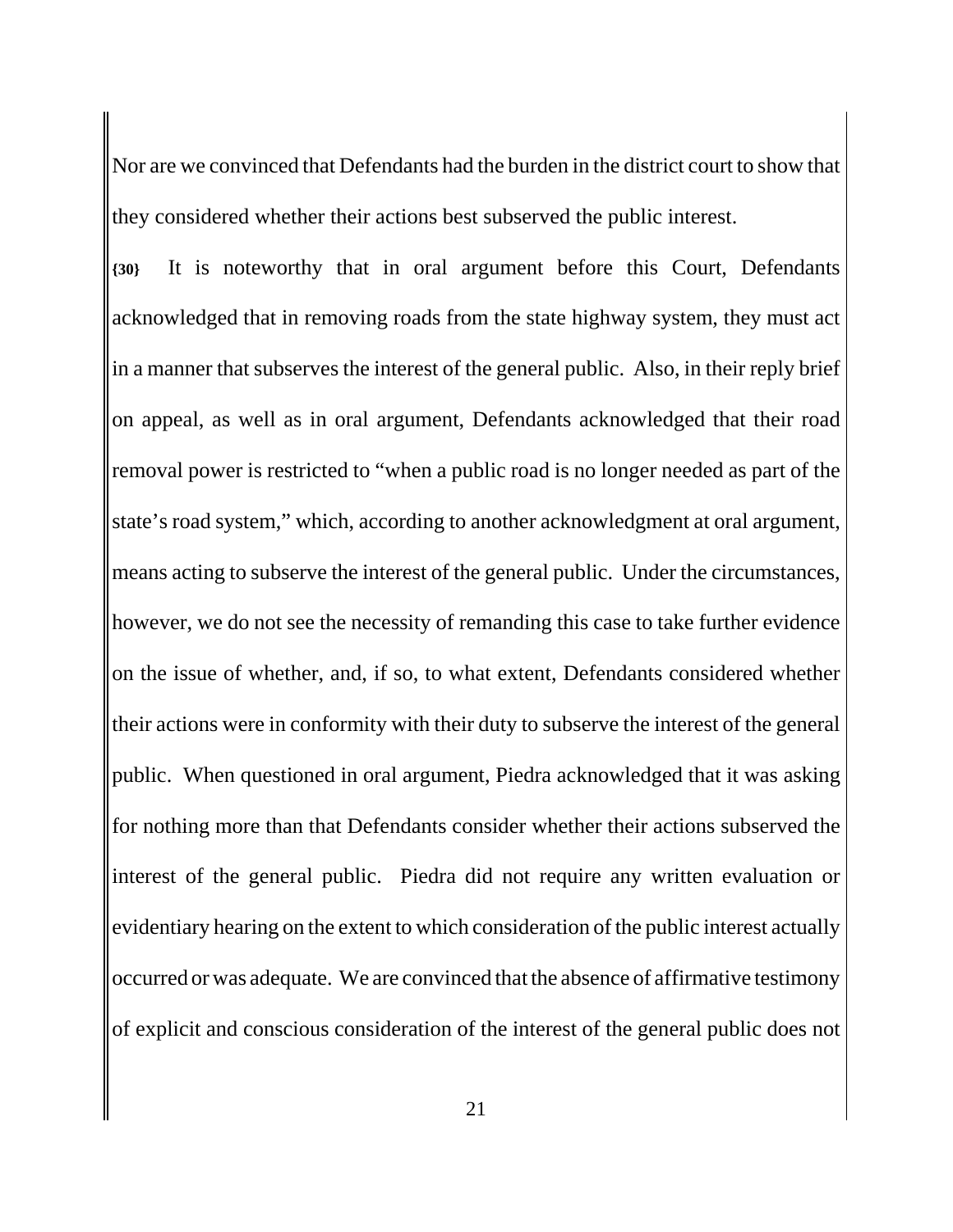under the circumstances in this case support the district court's determination that Defendants acted in excess of their delegated authority.

**{31}** We see no reason in this case to address, as Defendants wish, whether they have virtually unrestricted or unlimited plenary authority to permanently delete roads from the state highway system by conveyance. In the narrow context of the conveyances in this case, we interpret the power in Section 67-3-26, which is to "select and designate the . . . system of roads," which "may be changed or added to from time to time," to permit Defendants to change the system of roads by engaging in the conveyances that occurred here. Thus, under the particular facts here, we hold that Defendants had statutory authority to make the conveyances they made in this case. **{32}** We disagree with Defendants that *UU Bar* is controlling in any respect on the issue of authority to convey. The issue was neither analyzed nor decided in *UU Bar*, and the statements in regard to authority to convey constitute dicta. "[C]ases are not authority for propositions not considered." *Fernandez v. Farmers Ins. Co. of Ariz.*, 115 N.M. 622, 627, 857 P.2d 22, 27 (1993) (internal quotation marks and citation omitted). In addition, we disagree with Defendants' view that the exclusion of the Commission from Section 13-6-2(A), as it existed in 2000, is to be construed to mean that the Commission has express authority to sell or otherwise dispose of (and thus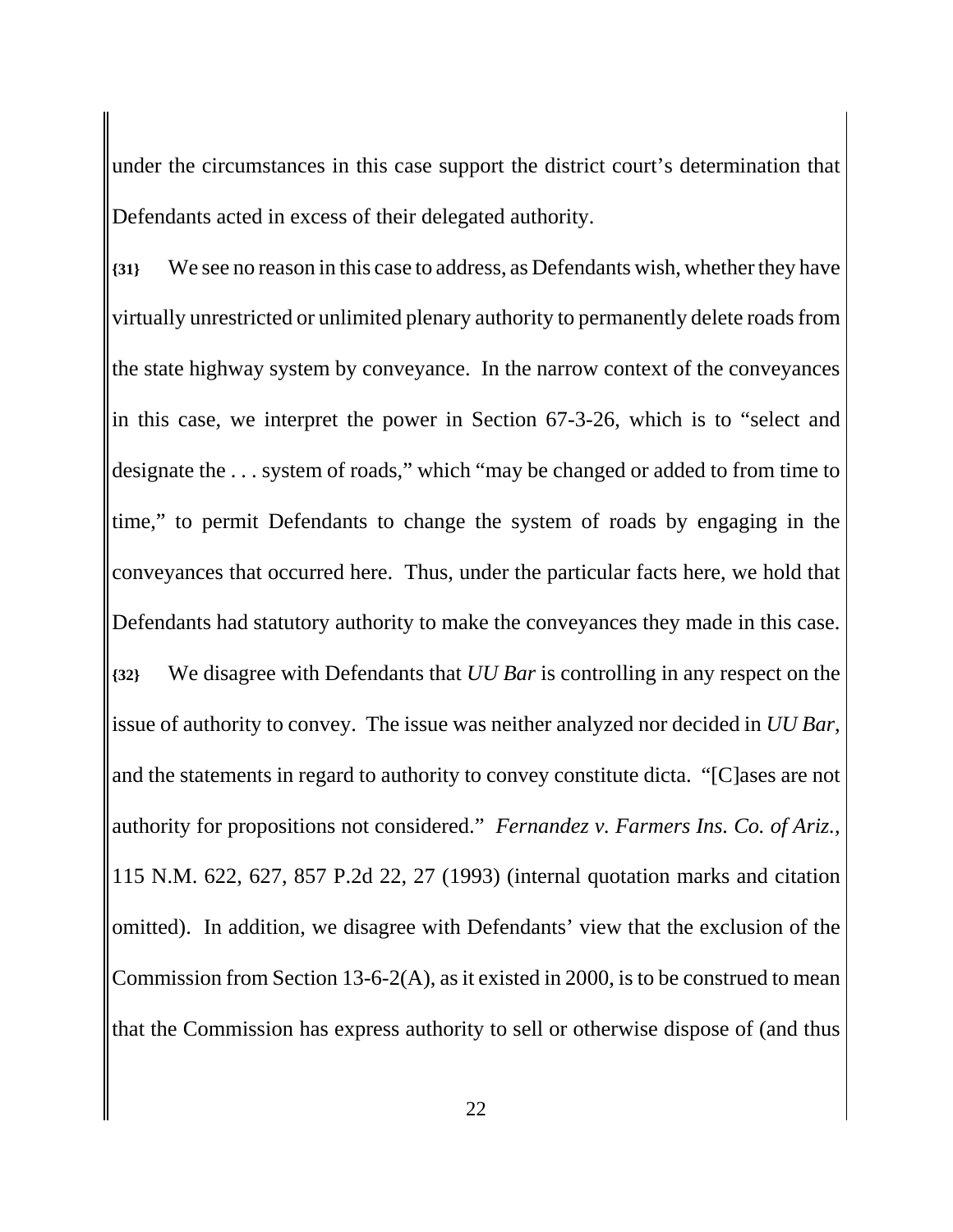convey) real property (and thus roads). Defendants argue that the Commission is excluded from the statute only insofar as the provision requires approval of the sale by the state board of finance. This interpretation of the statute is plainly erroneous. The statute specifically states that "[t]he provisions of this section shall not be applicable . . . to . . . [the Commission]."  $\S 13-6-2(F)$  (1989). This is not ambiguous. The section includes Subsection (A). The plain meaning is that any authority to dispose of roads under Section 13-6-2 is not granted to the Commission by the section. *See Sims v. Sims*, 1996-NMSC-078, ¶ 17, 122 N.M. 618, 930 P.2d 153 (stating that the plain-meaning rule requires a court to give effect to the statute's language and refrain from further interpretation when the language is clear and unambiguous).

**{33}** Further, we are not persuaded that any of the general statutes in effect in 2000 in regard to alienation of property should be considered as independent express authority granted to Defendants to permanently convey roads out of the state highway system. Barring specific references to roads or highways in the general property statutes, it is the specificity of Chapter 67, Articles 2 and 3, to which we look for actions and authority in regard to deletion and conveyance of roads or highways from the state highway system. *Cf. State v. Guilez*, 2000-NMSC-020, ¶¶ 15-17, 129 N.M.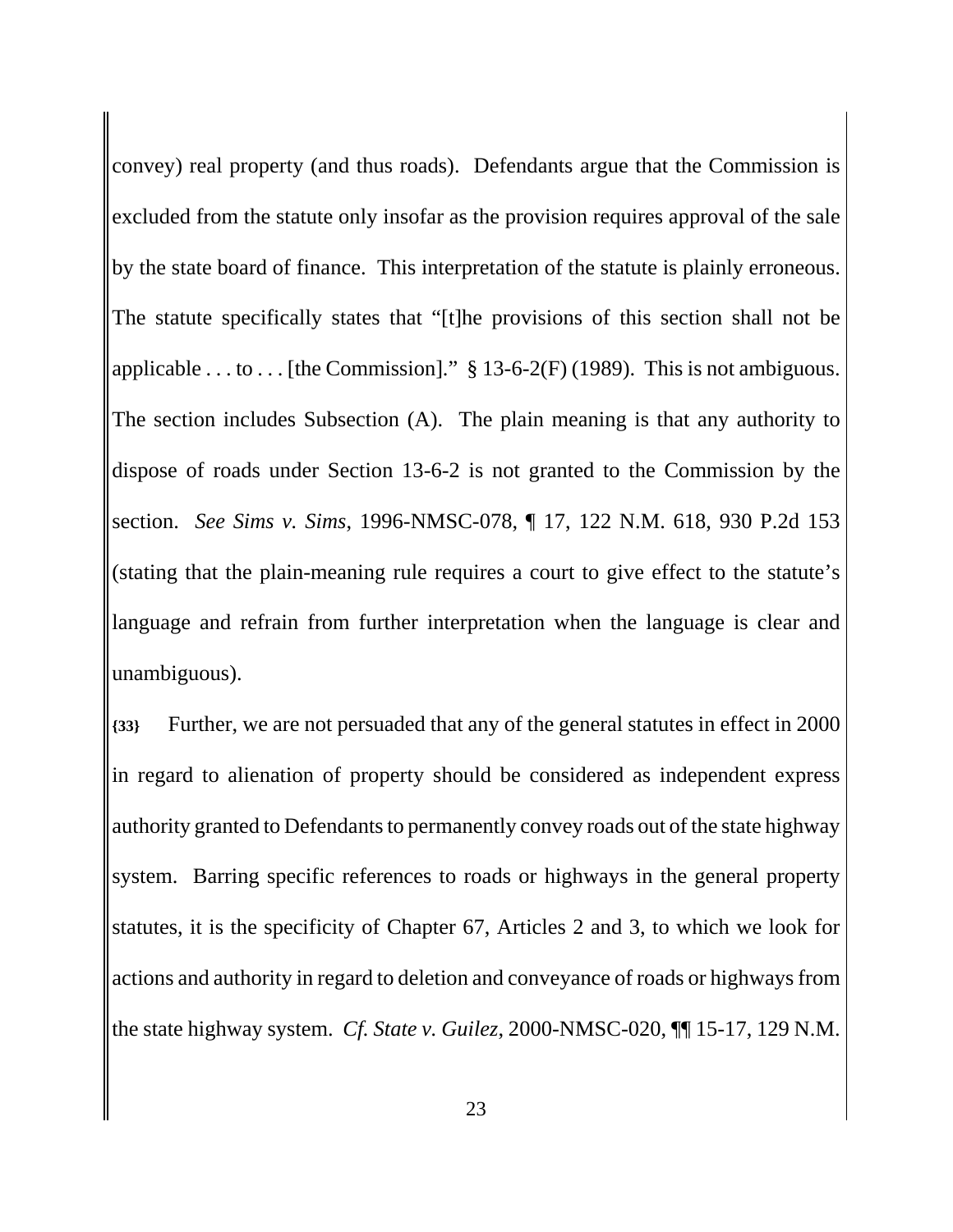240, 4 P.3d 1231 (indicating that when statutes are in conflict, but the conflict is not irreconcilable, the court will determine legislative intent as to preemption and whether one statute is designed to give greater protection than the other). In addition, we read our Supreme Court's language in *Looney* that "[t]he state highway commission is an agency of the state and not a separate body politic or corporate" to mean what it says, despite Defendants' twist to the contrary. *See id*. at 562, 249 P. at 113. Thus, we do not think that Section 47-1-4, which authorizes any body politic holding title to real estate to convey it, applies to authorize Defendants' conveyances in this case.

## **2. The Issue of Judicial Review of the Exercise of Legislatively Delegated Powers**

**{34}** Defendants contend that the district court lacked subject matter jurisdiction to review their decisions. We review lack of subject matter jurisdiction and interpretation and application of law de novo. *See Weddington v. Weddington*, 2004- NMCA-034, ¶ 13, 135 N.M. 198, 86 P.3d 623; *Martinez v. Segovia*, 2003-NMCA-023, ¶ 9, 133 N.M. 240, 62 P.3d 331. "The determination of whether a party has standing to sue is a question of law, which we review de novo." *Forest Guardians v. Powell*, 2001-NMCA-028, ¶ 5, 130 N.M. 368, 24 P.3d 803.

**{35}** Defendants argue three points to support their contention. Defendants first argue that their exercise of legislatively delegated powers over the state highway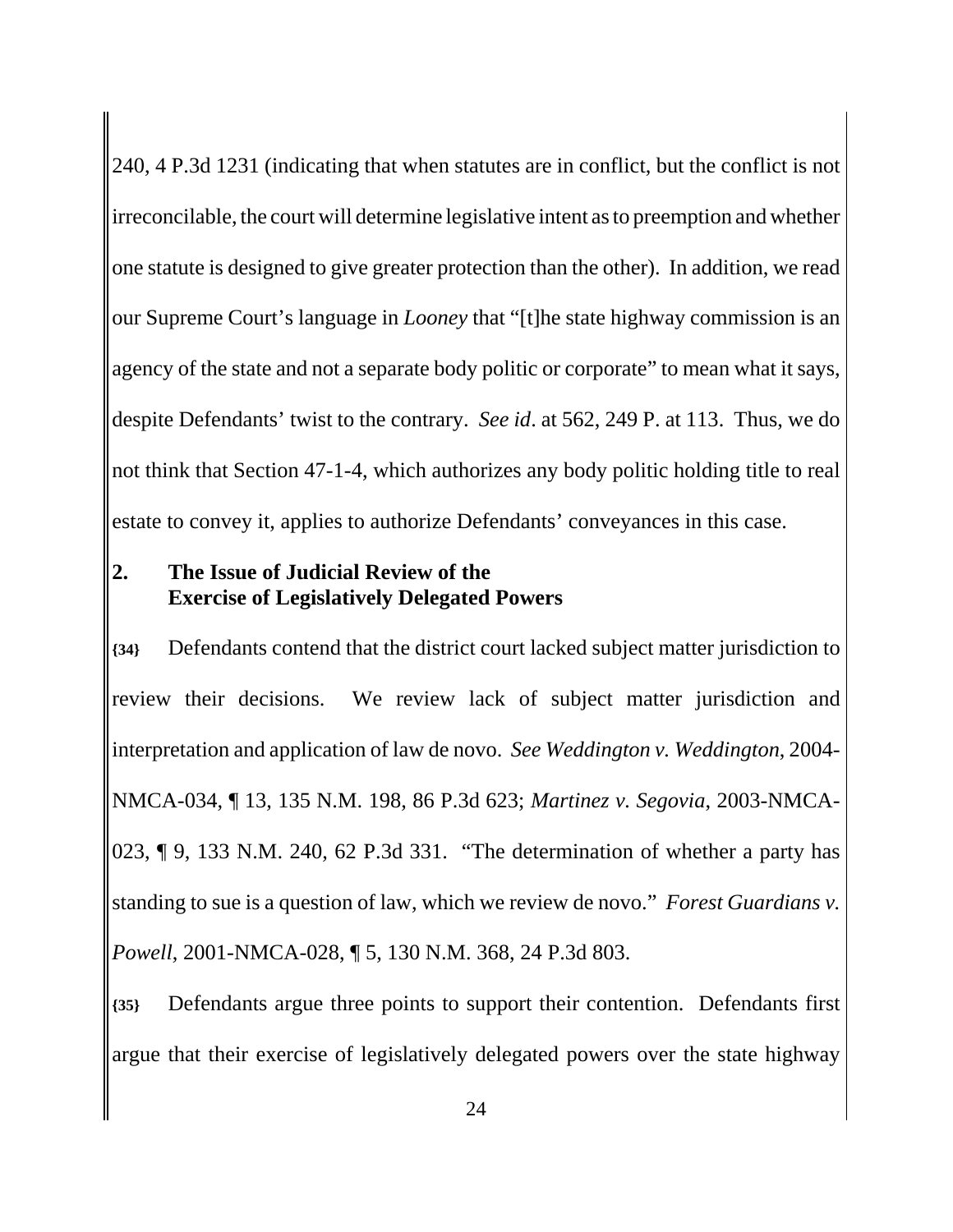system is not subject to judicial review, by virtue of the fact that they were performing a legislative function. Second, they argue that the district court erred in issuing a writ of mandamus by reviewing that discretionary exercise of powers. And third, Defendants argue that the district court erred in ruling that Piedra had standing, contending that Piedra had "no documented 'injury in fact, caused by action of the Commission, the Department, the Pueblo or County," and also that Piedra has not "demonstrated a basis for 'great public importance standing.'" We disagree with Defendants' first two contentions, and see no need to address their third contention relating to standing. We discuss each of these in turn.

#### **a. Bar of Judicial Review**

**{36}** Defendants assert that their decisions and actions are legislative in nature. *See Phillips Mercantile Co. v. City of Albuquerque,* 60 N.M. 1, 13, 287 P.2d 77, 85 (1955) (stating that "vacation of public streets and highways is essentially a legislative function" and "a plenary and absolute power, subject to constitutional limitations, and [the power] may be delegated to the state's municipal divisions"), *overruled on other grounds by Wheeler v. Monroe*, 86 N.M. 296, 523 P.2d 540 (1974). Defendants argue that the Legislature's grant of full control and power with respect to the state highway system indicates an intention to delegate its legislative powers of control over the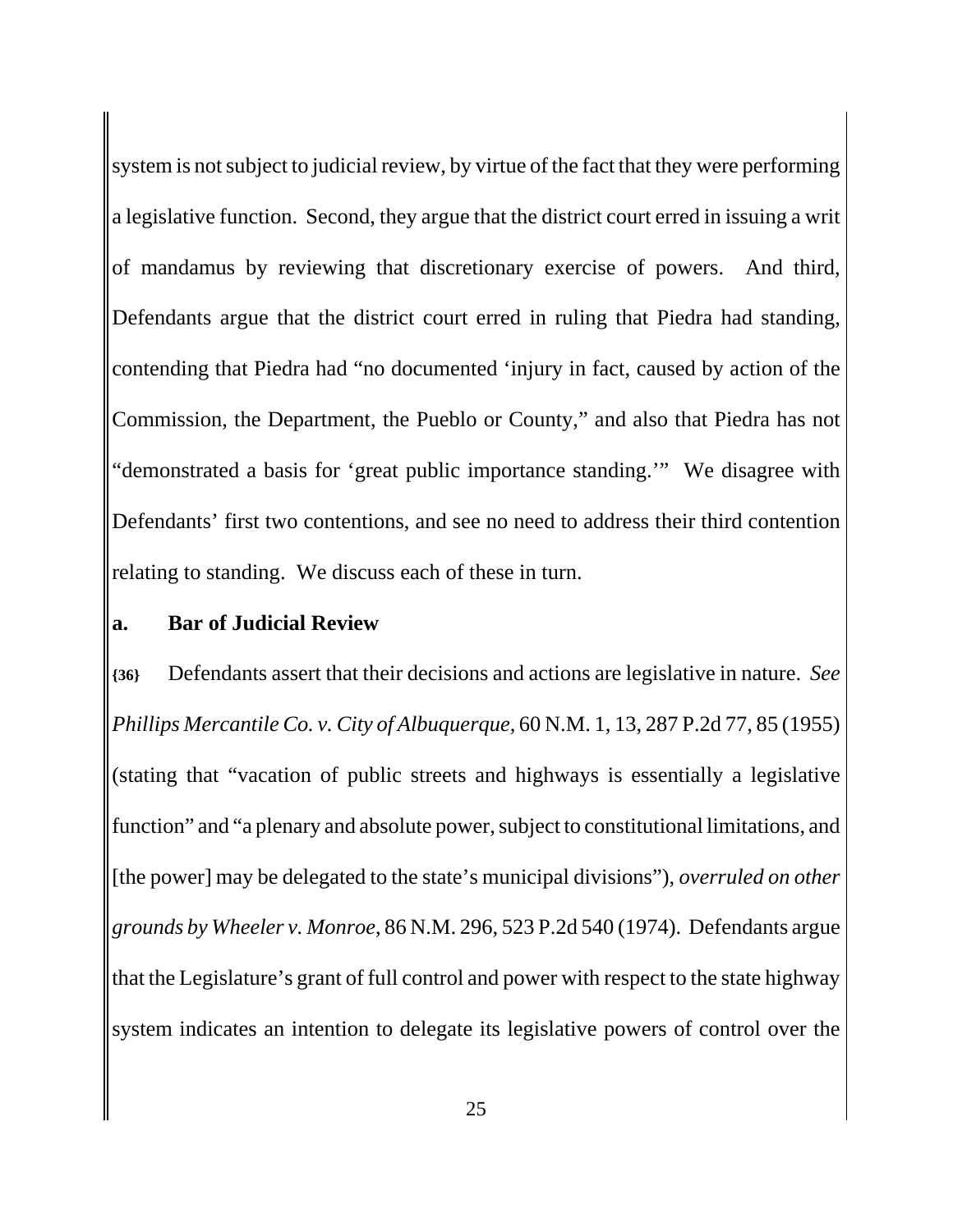system and indicates, as well, that the Legislature did not intend there to be judicial oversight of the delegated power. They argue that their decisions in the present case were made in the exercise of "quasi-legislative powers" that the courts have no power or subject matter jurisdiction to review. *See Chavez v. County of Valencia*, 86 N.M. 205, 208-10, 521 P.2d 1154, 1157-59 (1974) (holding that county commission, and not the district court, had the power to vacate or abandon roads); *City of Albuquerque v. State ex rel. Vill. of Los Ranchos de Albuquerque*, 111 N.M. 608, 613, 808 P.2d 58, 63 (Ct. App. 1991) ("Generally, the courts will not inquire into the wisdom of legislative or executive decisions, or substitute their views for those of other departments or entities."); *State ex rel. State Highway Comm'n v. Burks*, 79 N.M. 373, 375, 443 P.2d 866, 868 (1968) (holding that "the State Highway Commission is a department . . . authorized by the [L]egislature to acquire property for highway purposes" and that "the question of the necessity or expediency of a taking in eminent domain lies with the [L]egislature and is not a proper subject for judicial review"). **{37}** Defendants also characterize their decisions in terms of the exercise of discretionary authority and they argue that decisions made in the exercise of such authority are not subject to judicial review. *See North v. Pub. Serv. Co. of N.M.*, 101 N.M. 222, 227, 680 P.2d 603, 608 (Ct. App. 1983) (holding, as to the selection of the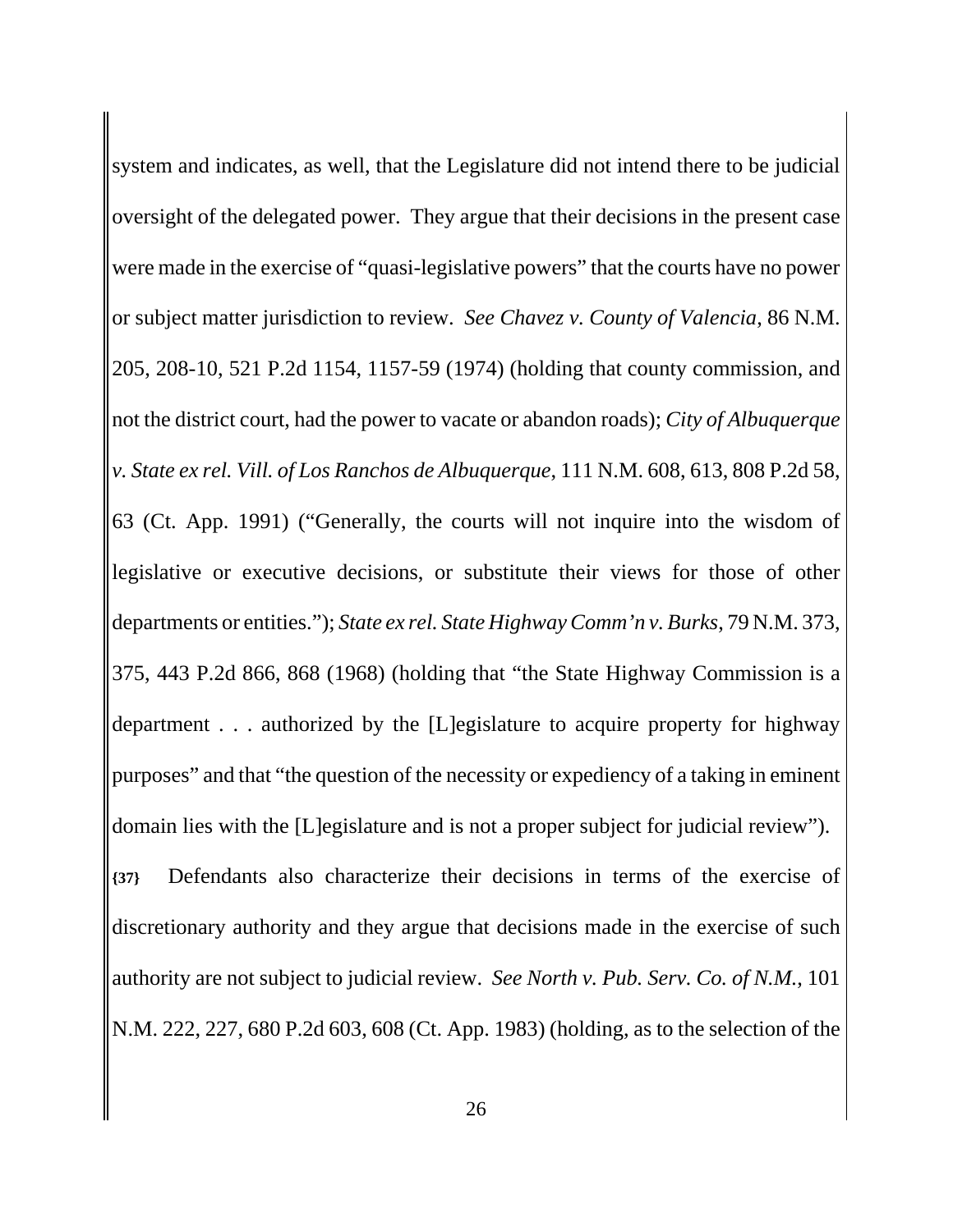location of a right-of-way by a public utility for condemnation for its corporate purposes, that the matter was "within the discretion and judgment of the company and is a part of the sovereign right of eminent domain which is granted to it by the [L]egislature," and further that "[t]he exercise of this judgment and discretion cannot be inquired into by the courts in the absence of fraud, bad faith, or gross abuse of discretion"). Defendants cite cases from other jurisdictions, as well, to support this proposition. According to Defendants, when the Legislature delegated authority to the Commission "as in their judgment will best subserve the interest of the general public, looking to the construction and maintenance of a complete system of highways in the state," § 67-3-16, the Legislature did not intend for the courts to second-guess their decisions.

**{38}** There is little question that courts have subject matter jurisdiction to review a claim that a department of government is acting in excess of delegated authority. *See, e.g.*, *State ex rel. Clark v. Johnson*, 120 N.M. 562, 568, 570, 904 P.2d 11, 17, 19 (1995) (exercising original jurisdiction to issue a writ of mandamus to prohibit the governor from acting in violation of the constitution by acting in excess of his "authority under New Mexico law to enter into the compacts and agreements absent legislative authorization or ratification"). The district court did not err in entertaining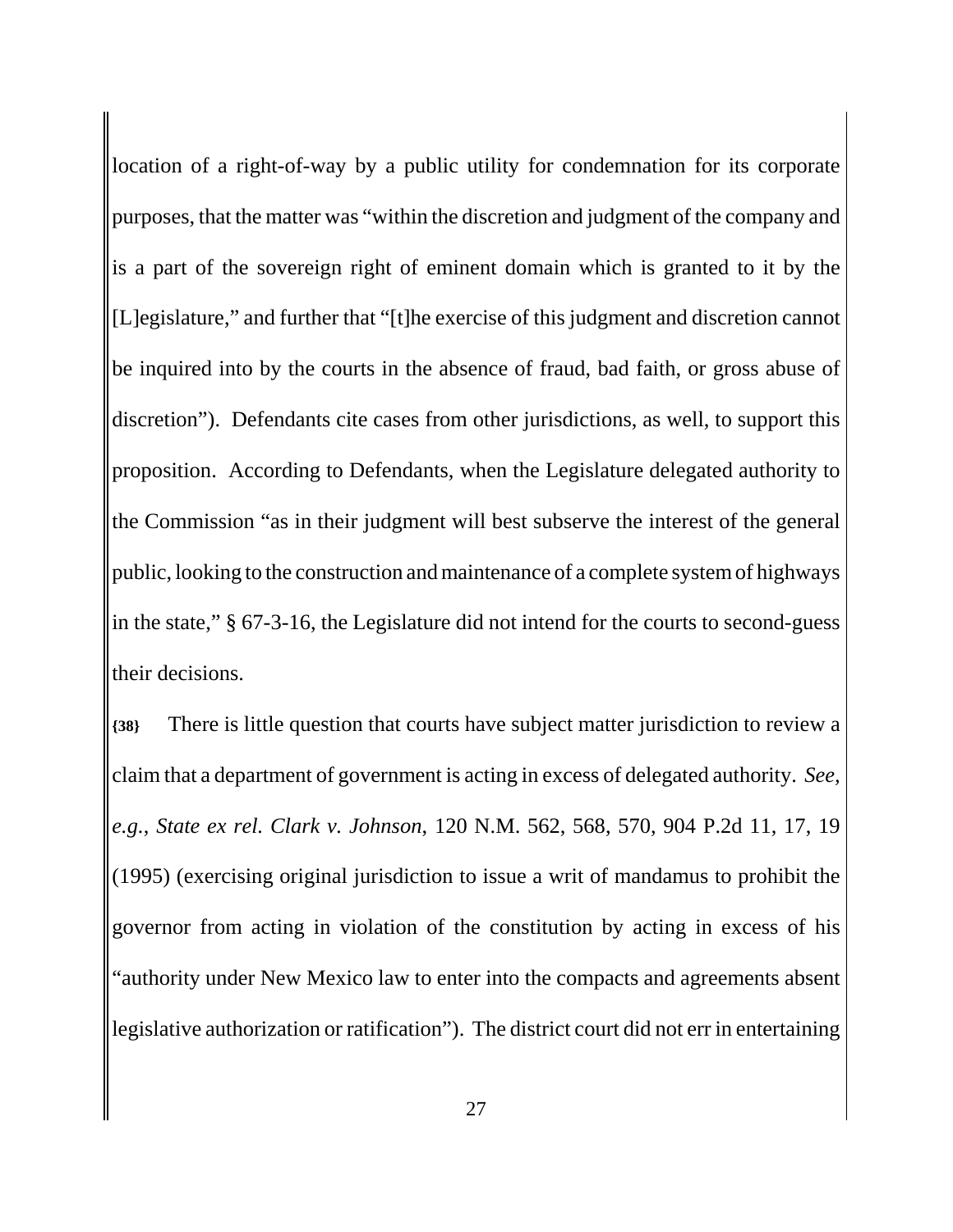Piedra's claim that Defendants acted in excess of their authority. Nor are we barred from reviewing it. This issue does not involve Commission discretion or quasilegislative action under delegated authority. Here, the district court reviewed the facts, construed applicable statutes, and applied the law to the facts, all solely on the issue of whether Defendants acted in excess of their authority, all of which are appropriate judicial functions. The district court also had jurisdiction to consider whether Defendants were required by statute to consider the interest of the general public when acting to abandon and vacate and/or convey a road. We note again that, in oral argument, Defendants conceded that they have that particular duty.

**{39}** We have held that Defendants had authority to convey. What would be arguable is whether a court can review whether Defendants' actions were proper or lawful under acknowledged delegated authority to abandon, vacate, and convey. The particular issue in that regard would be whether a court can review the adequacy of Defendants' consideration of the interest of the general public when acting to abandon and vacate and/or convey a road. In the present case, however, the district court did not evaluate the adequacy or sufficiency of any such consideration. The court, instead, granted Piedra relief on the ground that Defendants acted in excess of authority by permanently conveying SR 582, and to some degree, it appears, on the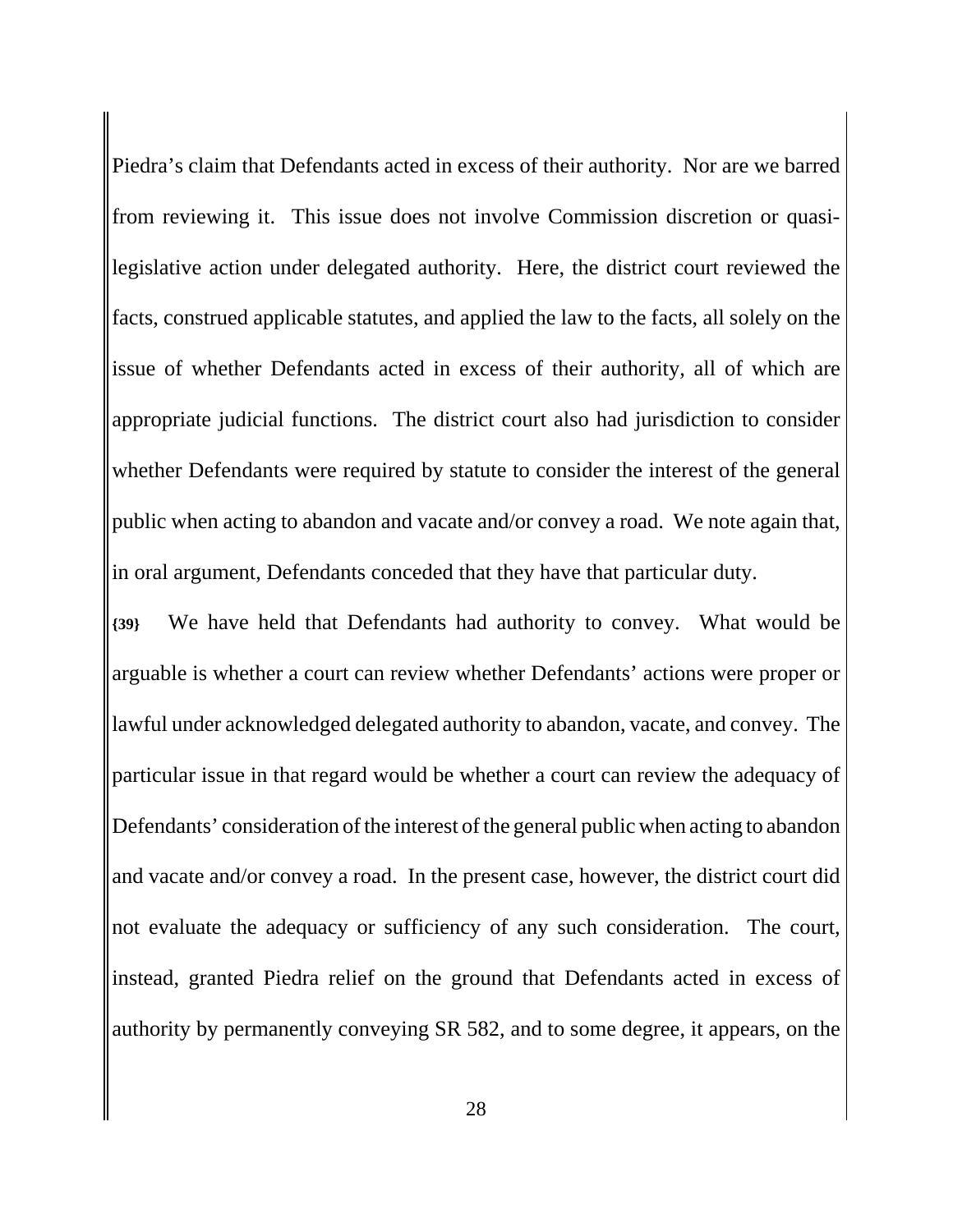ground that Defendants totally failed to even consider any aspect of the interest or needs of the general public.

#### **b. Bar of Mandamus by Reviewing Discretionary Exercise of Powers**

**{40}** Defendants' approach here is to show error in issuing a writ of mandamus where their actions involved the discretionary exercise of statutorily delegated powers by a state official. *See State ex rel. Castillo Corp. v. N.M. State Tax Comm'n*, 79 N.M. 357, 362, 443 P.2d 850, 855 (1968) (stating that the court "would not interfere with the valid exercise of discretion by a state official" and that "the purpose of mandamus is to compel, not control"); *Brantley Farms v. Carlsbad Irrigation Dist.*, 1998- NMCA-023, ¶ 16, 124 N.M. 698, 954 P.2d 763 ("Mandamus is appropriate to compel the performance of a statutory duty only when that duty is clear and indisputable."). Pointing out that mandamus is used "to compel the performance of an affirmative act by another where the duty to perform the act is clearly enjoined by law and where there is no other plain, speedy and adequate remedy in the ordinary course of law[,]" *West v. San Jon Bd. of Educ.*, 2003-NMCA-130, ¶ 9, 134 N.M. 498, 79 P.3d 842 (internal quotation marks and citation omitted), and citing a significant list of cases on the subject of mandamus, Defendants argue that the applicable statutes that grant power and authority to Defendants are couched in terms of discretionary, not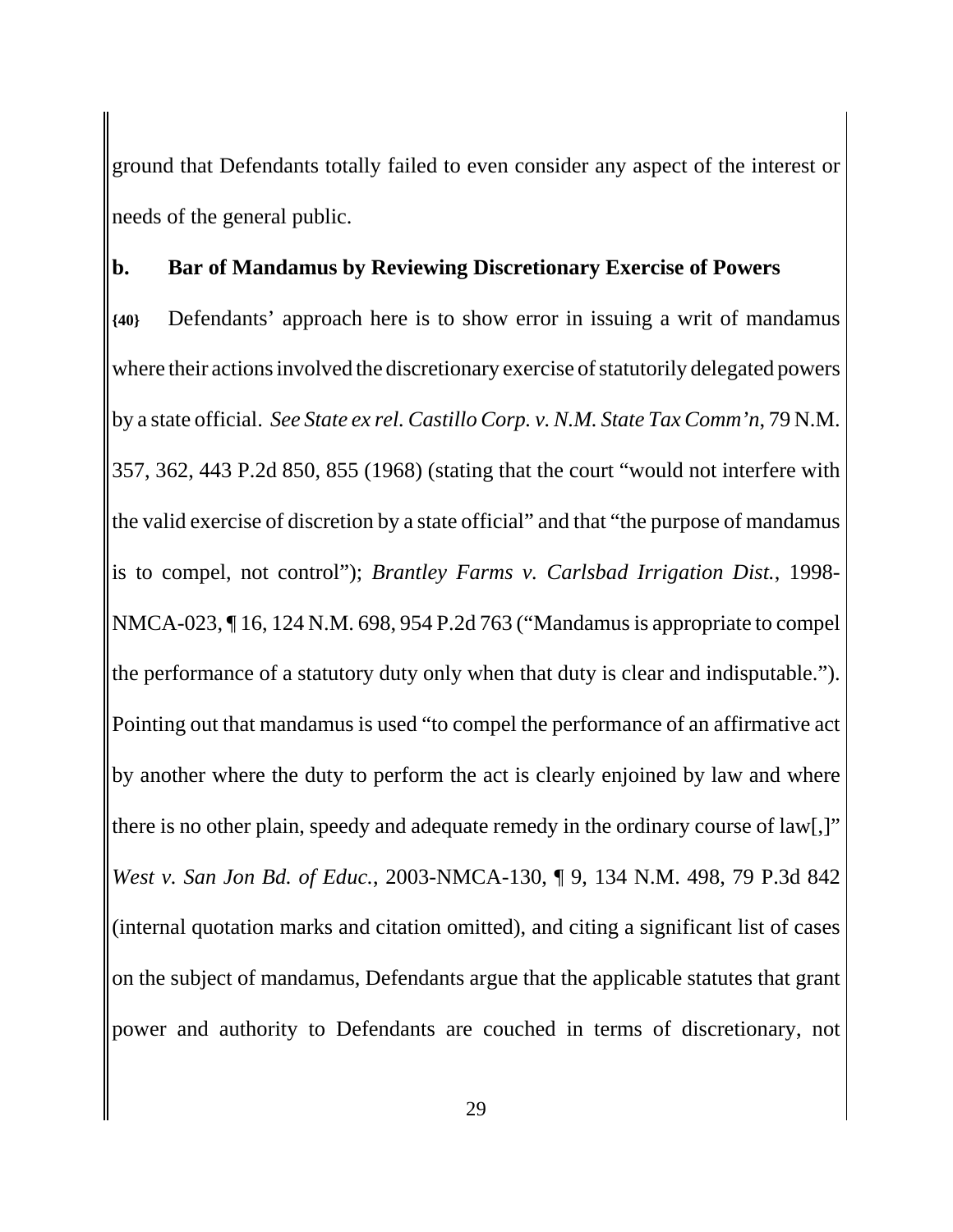ministerial duty or authority. Thus, according to Defendants, the district court lacked any basis on which to issue the writ in this case.

**{41}** We hold that, although otherwise improvidently issued in this case because Defendants did not act in excess of their authority, the writ of mandamus here does not interfere with discretionary authority. It is based on and addresses only the determinations that Defendants acted without requisite statutory authority in permanently transferring or conveying ownership of roads within the state highway system.

**{42}** We note that the court also determined that "Defendants do not appear to have conducted any evaluation of the public need and interest in retaining State Road 582 as a part of the State Road System prior to their decision to enter into the March 16, 2000 Road Exchange Agreement and the July 14, 2000 Declaration of Vacation and Abandonment." We read this only as a determination made solely as to whether Defendants utterly failed to consider whether their actions subserved the interest of the general public. In addition, while we are aware of the broad language in *Gallegos* set out earlier in this opinion, and although we do not address or decide the issue today, we are not convinced that the court would not have jurisdiction to issue a writ of mandamus if the court was satisfied that the actions of Defendants wholly failed to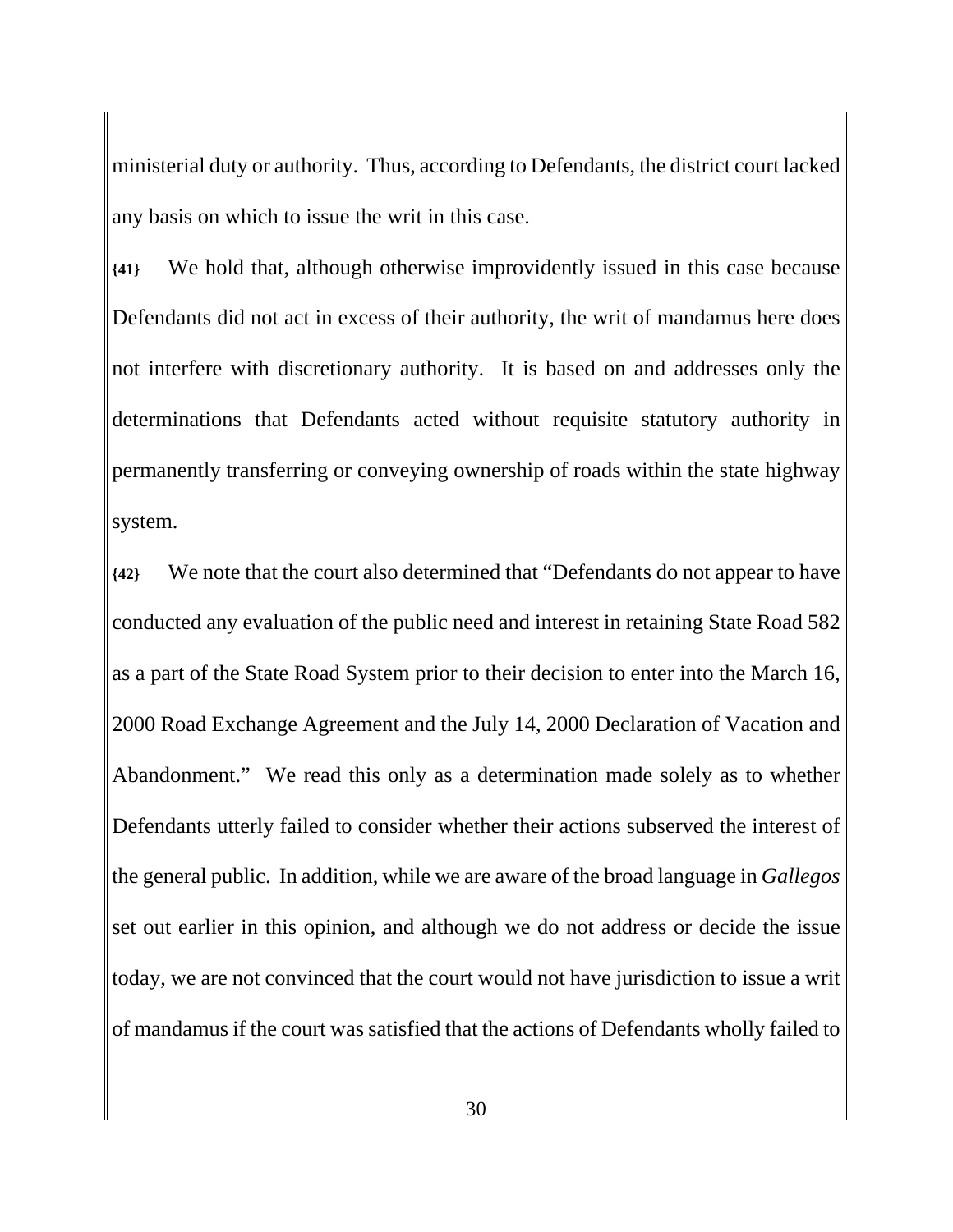subserve the public interest.

#### **c. Standing**

**{43}** "The requirements for standing derive from constitutional provisions, enacted statutes and rules, and prudential considerations." *Forest Guardians*, 2001-NMCA-028, ¶ 16 (internal quotation marks and citation omitted). *Forest Guardians* sets out the guidelines we are to follow for analyzing standing. *See id.* Lack of standing, under the standing guidelines we follow, does not necessarily translate into lack of subject matter jurisdiction. *See Does I through III v. Roman Catholic Church of Archdiocese of Santa Fe, Inc.*, 1996-NMCA-094, ¶ 27, 122 N.M. 307, 924 P.2d 273. **{44}** Denial of standing under the guidelines may not prevent enforceability of a claim that involves a question of great public importance. *See Baca v. N.M. Dep't of Pub. Safety*, 2002-NMSC-017, ¶¶ 3-4, 132 N.M. 282, 47 P.3d 441 (entertaining an action raising "a constitutional question of fundamental importance to the people of New Mexico" in regard to the validity of the Concealed Handgun Carry Act); *State ex rel. Coll v. Johnson*, 1999-NMSC-036, ¶ 21, 128 N.M. 154, 990 P.2d 1277 (noting that recent cases in which our Supreme Court invoked the great-public-importance doctrine "generally involved clear threats to the essential nature of state government guaranteed to New Mexico citizens under their [c]onstitution"). To invoke the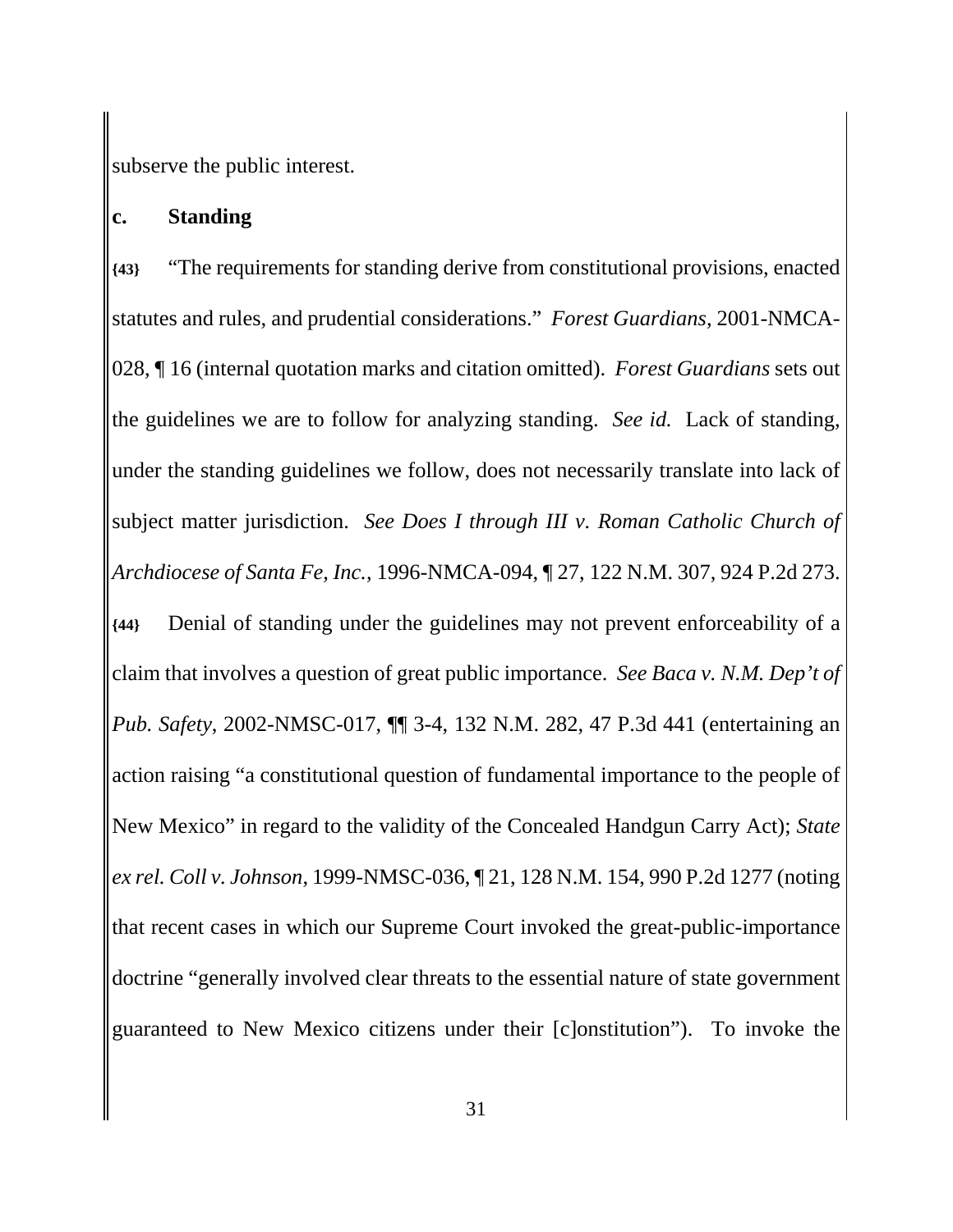doctrine, the challenged conduct must be such that it "threatens the integrity of state government or the state's definition of itself as sovereign[.]" *Forest Guardians*, 2001- NMCA-028, ¶ 35 (internal quotation marks and citation omitted). When looking at whether to permit an action to proceed under the great-public-importance doctrine, "the fact that a case involves a duty that state officials owe to the general public as a whole is not sufficient to show that the case involves an issue of great public importance." *Coll*, 1999-NMSC-036, ¶ 21.

**{45}** Although it appears to us that Piedra has a rough "row to hoe" to establish standing or prove the right to seek enforcement of its claim under the great-publicimportance doctrine, we assume, without deciding, that standing exists. Our decision that Defendants had authority to convey under the facts of this case is dispositive and renders it unnecessary for us to address standing under any rationale. Having determined the issue of authority in favor of Defendants, we choose not to address any issue relating to standing or the right to pursue a claim under the great-publicimportance doctrine.

## **CONCLUSION**

**{46}** The district court erred in determining that Defendants acted in excess of requisite statutory authority to permanently convey portions of SR 582 to the Pueblo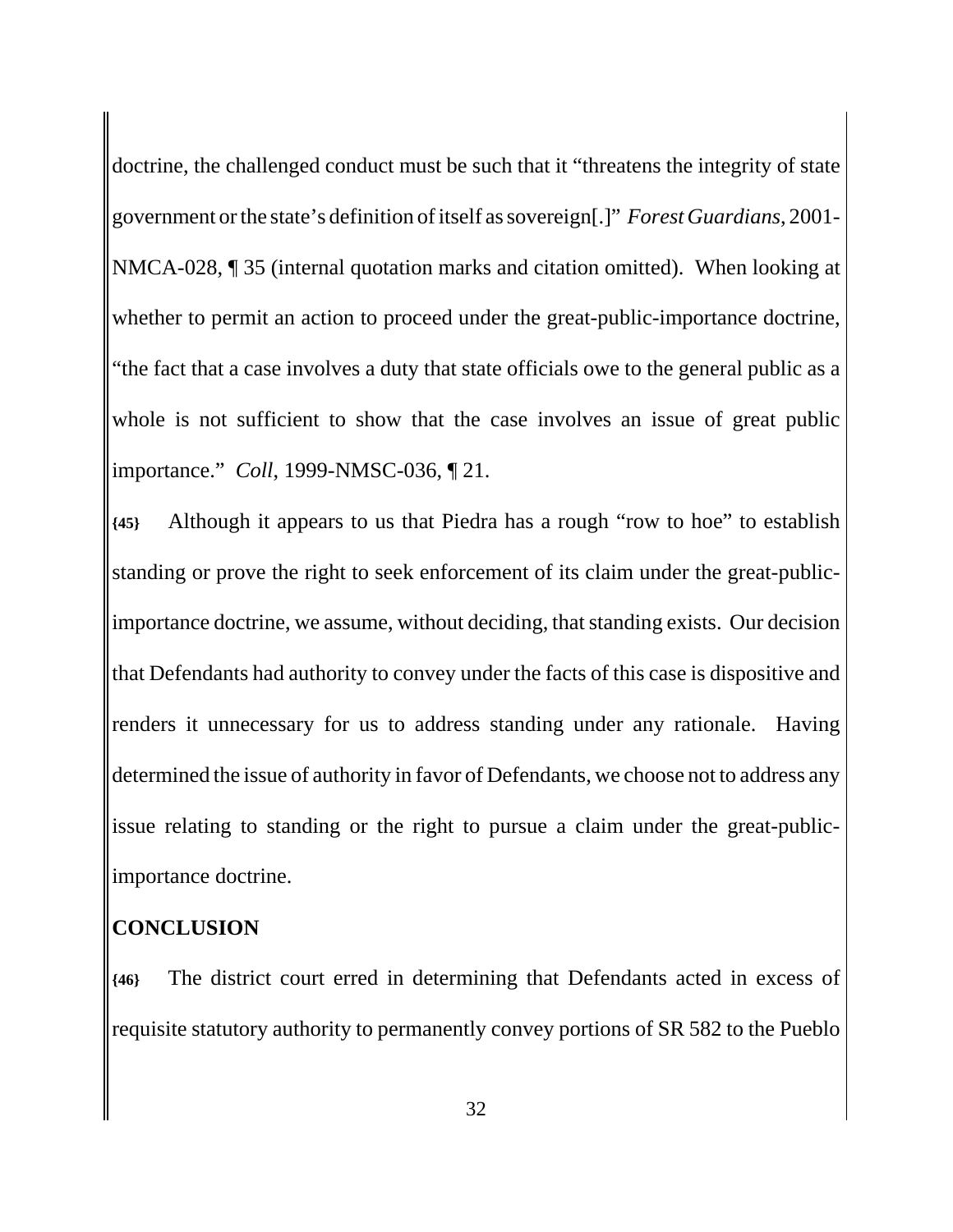and to the County as did occur in this case. The writ of mandamus was improvidently and erroneously issued and is hereby quashed. Insofar as the district court may have intended to hold that Defendants exceeded their statutory authority by failing to consider whether the conveyances subserved the interest of the general public, the court also erred. We therefore reverse the district court.

**{47} IT IS SO ORDERED.**

## **JONATHAN B. SUTIN, Chief Judge**

**\_\_\_\_\_\_\_\_\_\_\_\_\_\_\_\_\_\_\_\_\_\_\_\_\_\_\_\_\_\_\_\_\_\_**

**I CONCUR:**

**A. JOSEPH ALARID, Judge**

**\_\_\_\_\_\_\_\_\_\_\_\_\_\_\_\_\_\_\_\_\_\_\_\_\_\_\_\_\_\_\_**

**IRA ROBINSON, Judge (concurring in part and dissenting in part).**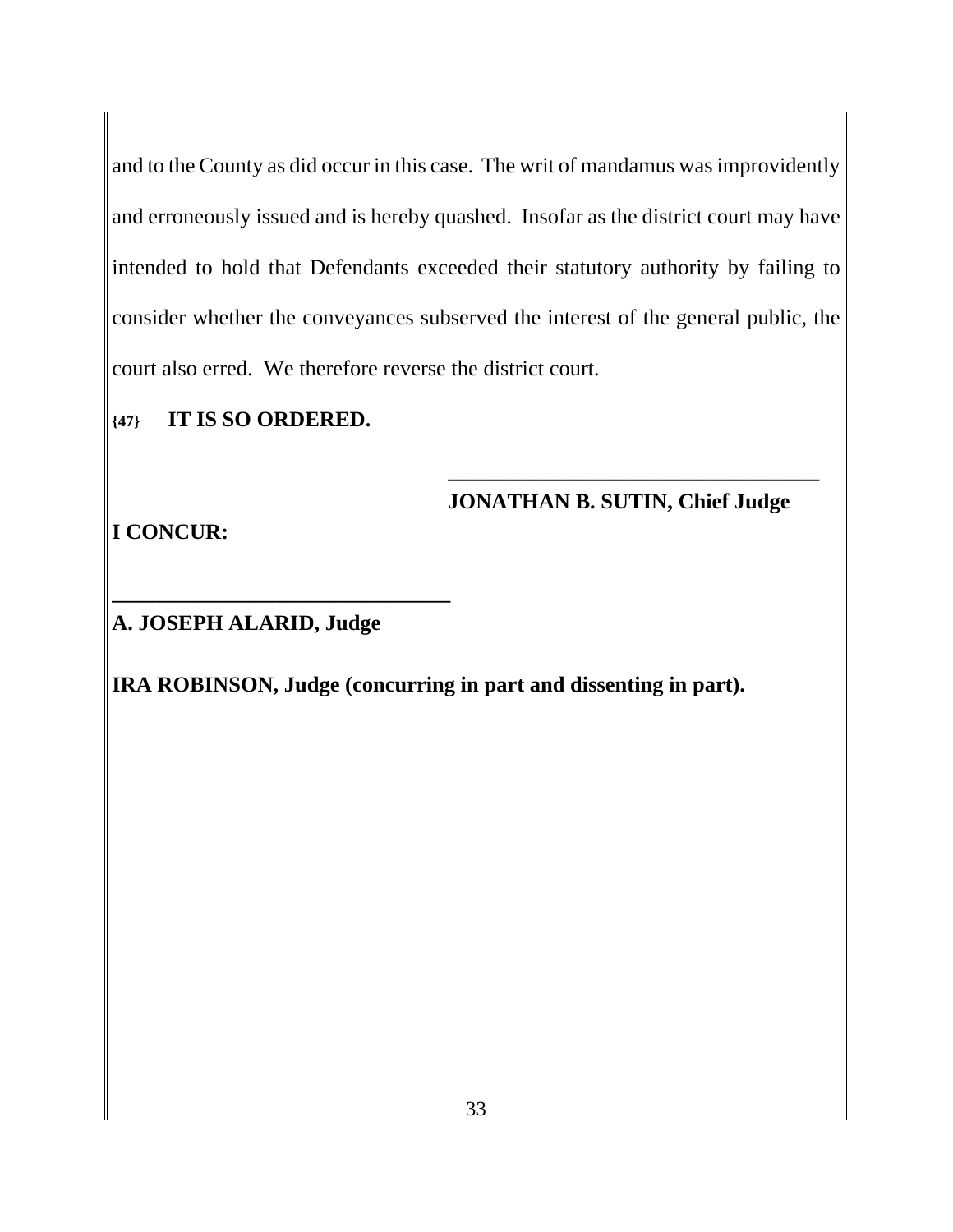## **ROBINSON, Judge (concurring in part and dissenting in part).**

**{48}** I respectfully dissent on one issue only. The majority states: "If Defendants were to permanently convey a road out of the state highway system such that the interests of the general public were harmed and not subserved, we would feel free to review those actions. Here, however, there is nothing to indicate that the interests of the general public were harmed or not subserved to an extent that would place into question Defendants' authority[.]" Majority Opinion ¶ 28.

**{49}** The problem with this analysis is that the majority finds a lack of the negative—that the actions of Defendants do not harm the interests of the general public. The law, Section 67-2-6, however, requires us to find the affirmative—that the actions of Defendants subserve the interests of the general public. The problem, as I see it, is that Defendants did not demonstrate to the district court that their actions in abandoning and vacating the SR 582 roadway in question were to "subserve[] the interest of the general public." It is also accepted in the opinion that the district court made no specific determination or finding that Defendants acted to subserve the interest of the general public in abandoning and vacating this roadway.

**{50}** Unfortunately, the determination or finding of subservience to the interest of the general public that should have been done is precisely what was not done and that